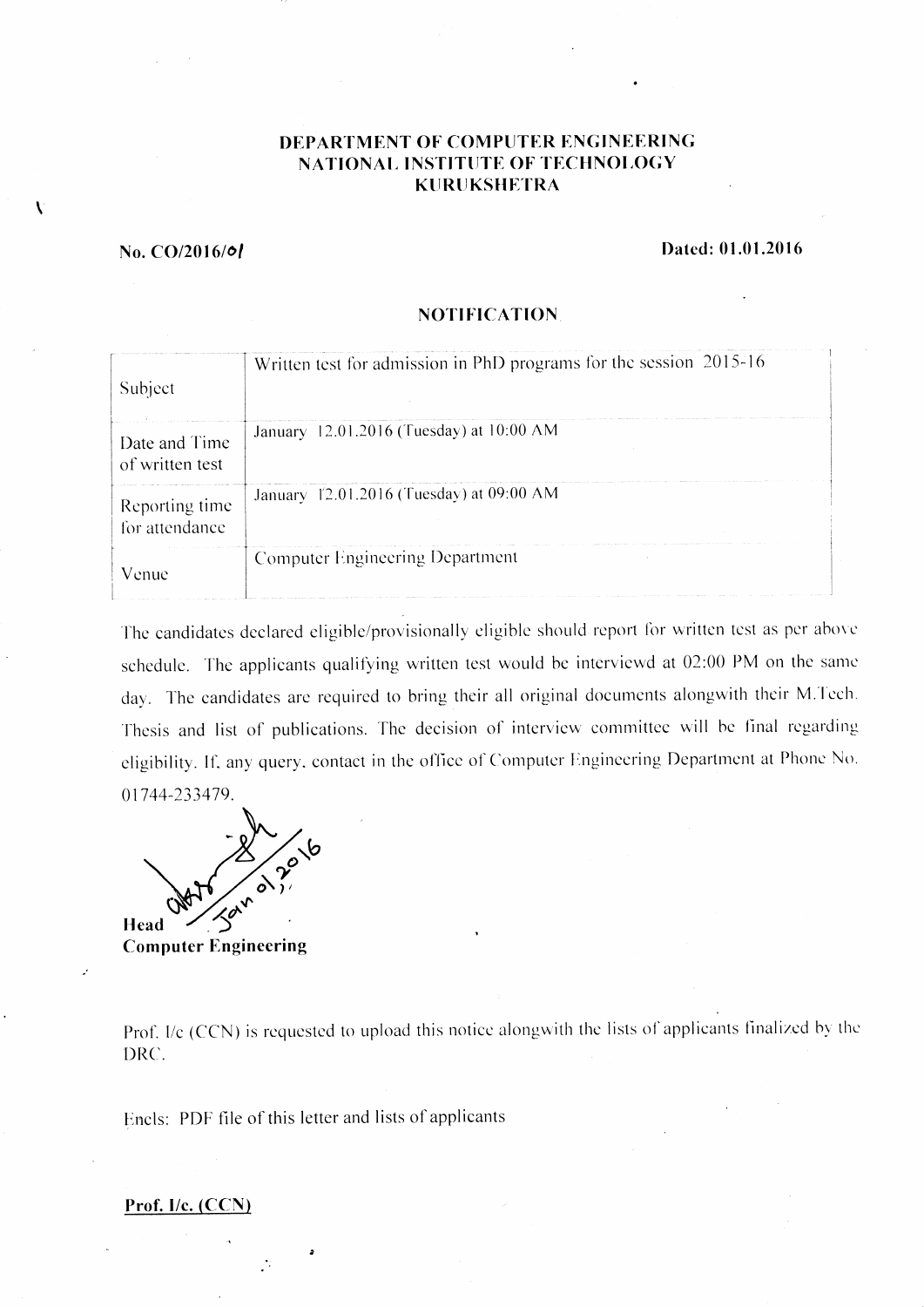|                |              |                                                  |                                    |                      |              |                             |                                        |      |                            |                          | List of Ph.D Applicants 2015-16 |      |                          |                                                  |          |     |                   |                                                                  |               |                                                                 |
|----------------|--------------|--------------------------------------------------|------------------------------------|----------------------|--------------|-----------------------------|----------------------------------------|------|----------------------------|--------------------------|---------------------------------|------|--------------------------|--------------------------------------------------|----------|-----|-------------------|------------------------------------------------------------------|---------------|-----------------------------------------------------------------|
|                |              |                                                  |                                    |                      |              |                             |                                        |      |                            |                          | <b>ELIGIBLE APPLICANTS</b>      |      |                          |                                                  |          |     |                   |                                                                  |               |                                                                 |
| Sr.<br>No.     | Appl.<br>No. | Name,<br>S/O, D/O                                | <b>F</b> name                      | <b>DOB</b>           | F/P<br>time  |                             | <b>UG</b>                              |      |                            |                          | P G                             |      |                          | Gate<br>score                                    | Category | Exp | <b>NOC</b><br>Y/N | Communication<br><b>Address</b>                                  | Elig.<br>E/PE | <b>Remarks</b>                                                  |
|                |              |                                                  |                                    |                      | (ND()<br>Y/N | <b>Discipline</b>           | <b>College</b><br>/Uni.<br><b>Name</b> | year |                            | $%$ marks Discipline     | College<br>/Uni.<br><b>Name</b> | vear | Marks%<br>(CGPA)         | (Year)                                           |          |     |                   |                                                                  | <b>NE</b>     |                                                                 |
|                | 86           | Ashwani Kumar                                    | Surendera Pal<br>Singh             | 12/7/1990            | $\mathbf{F}$ | CSE                         | Himachal<br>Pradesh Uni.               | 2011 | 66.6                       | Computer<br>sci. & App.  | Thaper Uni                      | 2015 | <b>CGPA 7.03</b>         | 325(2012)<br>416(2013)<br>418(2014)<br>510(2014) | Gen      | Nil | $\mathbf N$       | Street No-5 Shubash nagar<br>Najibabad UP(246763)                | E             |                                                                 |
| $\overline{2}$ | 87           | Suam Kumar<br>Suman                              | Ramashish<br>Yadav                 | 24/02/1990           | F            | IT                          | <b>NSIT Delhi</b>                      | 2012 | <b>DGPA 7.62</b><br>(76.2) | IT                       | <b>BIT</b> Ranchi               | 2015 | 80.7                     | 441(2014)                                        | Gen      | Nil | $\mathbf N$       | P.O Lal Bagh State Bihar (846004)                                | ${\bf E}$     |                                                                 |
| 3              | 89           | Neelam                                           | <b>Balwan Singh</b>                | 10/1/1990            | $\mathbf{F}$ | IT                          | <b>MDU</b><br>Rohtak                   | 2011 | 72.57                      | <b>CSE</b>               | <b>DCRUST</b><br>Murthal        | 2014 | 8.26                     |                                                  | Gen      | Nil | N                 | #121/26 Gali no-1 Vishal nagar<br>Sonipat (131001)               | E             |                                                                 |
|                | 91           | Alpana                                           | Ajit Kumar<br>Choudhary            | 30/12/1989           | $\mathbf{F}$ | CSE                         | <b>ICFAI Uni</b>                       | 2012 | <b>CGPA 8.44</b><br>(84.4) | IT                       | <b>BIT Ranchi</b>               | 2015 | 88.9                     |                                                  | Gen      | Nil | N                 | 8G Regent Tower 121/1 NSC Bose<br>Road Kolkata (700040)          | E             |                                                                 |
| 5              | 92           | Samridhi Bhutani                                 | Vinod Bhutani                      | 10/9/1991            | $\mathbf{F}$ | <b>CSE</b>                  | <b>GGSIPU</b>                          | 2013 | CPI 67.74<br>(76.6)        | <b>CSE</b>               | <b>GGSIPU</b>                   | 2015 | CPI 77.80<br>(69.95)     |                                                  | Gen      | Nil | $\mathbf N$       | 1 Qutab View Apartments Sheed<br>Ajit singh Marg Delhi(110016)   | E             | B.Tech % not clearly<br>mentioned / Integrated<br>B.Tech&M.Tech |
| 6              | 93           | Ashish Tiwari                                    | S.p Tiwari                         | 11/9/1989            | F            | CSE                         | <b>GBTU</b>                            | 2010 | 68.96                      | <b>CSE</b>               | <b>CURAJ</b>                    | 2013 | CGPA 6.71<br>(67.1)      | 384(2011)<br>343(2012)                           | Gen      | Nil | $\mathbf N$       | L-3-21 Pragti Puram Col. Raebarelai<br>$U.p$ (229001)            | E             |                                                                 |
| 7              | 94           | Purushottam<br>Kumar                             | Chandra<br>Mauleshawar Pd<br>Singh | 1/3/1988             | $\mathbf{F}$ | CE                          | <b>MDU</b><br>Rohtak                   | 2010 | 67.9                       | IT                       | <b>GGSIPU</b>                   | 2013 | CPI 73.08<br>(73)        | 388(2011)                                        | Gen      | Nil | $\mathbf N$       | Behind Block Office Karyanand<br>nagar Lakhisarat Bihar (811311) | E             |                                                                 |
| 8              | 95           | Kirti Jangra                                     | satya Vir singh                    | 9/4/1985             | F            | <b>CSE</b>                  | <b>GJUST</b><br>Hisar                  | 2008 | 66.46                      | <b>CSE</b>               | <b>MDU</b><br>Rohtak            | 2011 | 70.43                    |                                                  | Gen      | Nil | N                 | #106 Vill. Umedpura sirsa (125055)                               | $\,$ E        |                                                                 |
| 9              | 96           | Shubham gupta                                    | Ramakant<br>Gupta                  | 5/10/1987            | $\mathbf{F}$ | IT                          | <b>UPTU</b>                            | 2010 | 73.92                      | <b>CSE</b>               | UCE,RTU<br>Kota                 | 2014 | 69.39                    | 393(2010)                                        | Gen      | Nil | $\mathbf N$       | 128 Kalpi Chauraha Hamirpur U.P<br>(210301)                      | $\mathbf E$   |                                                                 |
| 10             | 97           | Rakesh Yadav                                     | Shri Krishan                       | 8/8/1990             | $\mathbf{F}$ | CSE                         | <b>RGPV</b><br>Bhopal                  | 2012 | 72.56                      | <b>CSE</b>               | L.P.U                           | 2015 | 65.25                    |                                                  | Gen      | Nil | $\mathbf N$       | B/G-204 Elegance Residency<br>Gandhi nagar Gujrat (382355)       | E             |                                                                 |
| 11             | 98           | Tawseef Ayoub<br>Shaikh                          | Mohd Ayoub<br>Shaikh               | 10/10/1988           | $\mathbf{F}$ | <b>CSE</b>                  | <b>IUST</b>                            | 2011 | <b>CGPA 7.06</b><br>(70.6) | $\overline{\text{CSE}}$  | GND Uni.<br>Amritsar            | 2014 | CGPA 8.9<br>(79.6)       | 417(2015)                                        | Gen      | Nil | $\mathbf N$       | Kadder Distt. Kulgam J&K                                         | E             |                                                                 |
| 12             | 99           | Parul                                            | Dharamvir                          | 17/02/1992           | $\mathbf{F}$ | $\ensuremath{\mathbf{CSE}}$ | <b>KUK</b>                             | 2013 | 72.78                      | CSE                      | <b>KUK</b>                      | 2015 | 71.27                    |                                                  | Gen      | Nil | $\mathbf N$       | #511 Sec-30 KKR                                                  | E             | Confidential Result of<br>M.tech 4 sem                          |
| 13             |              | 100   Shaivya Kaushik   R.k kaushik   30/07/1992 |                                    |                      | $\mathbf{F}$ | $\ensuremath{\mathsf{CSE}}$ | <b>KUK</b>                             |      | 2012 72.82 (73) Soft Engg  |                          | $\operatorname{GBU}$            |      | 2015 CGPA 9.31<br>(85.2) |                                                  | Gen      | Nil | $\mathbf N$       | #567/13 U.E KKR                                                  | $E_{\rm{L}}$  |                                                                 |
| 14             | 102          | M.D Arquam                                       | M.D Razaullah                      | 25/08/1989           | $\mathbf{F}$ | <b>CSE</b>                  | Jamia<br>Milllania<br>Islamia          | 2009 | 69.5                       | <b>CSE</b>               | Rajsthan<br>TECH. Uni           | 2014 | 66.9                     |                                                  | Gen      | Nil | $\mathbf N$       | Urdu Mohhla Rajo Patti Bihar<br>843302                           | E             |                                                                 |
| 15             | 103          | Priyadarshini Rai                                | Avdesh Kumar<br>Rai                | 5/8/1990             | F            | IT                          | <b>GBTU</b>                            | 2012 | 68.7                       | IT                       | Banasthali<br>Uni.              | 2015 | 72.77                    |                                                  | Gen      | Nil | N                 | #25-26 Gali No-6 shiv Puri Part 2<br>Delhi-110043                | E             |                                                                 |
| 16             | 104          | Sangeeta Kumari                                  | <b>Bhoore Lal</b>                  | 26/06/1990           | $\mathbf{F}$ | <b>CSE</b>                  | <b>UPTU</b>                            | 2011 | 67.7                       | Computer<br>tech. & app. | NITTTR,<br>Bhopal               |      | 2015 8.46 CGPA           | 337(2013),<br>321(2014)                          | OBC      | Nil | $\mathbf N$       | Railway Quarter No-4016 Agra<br>282001                           | E             | M.Tech provisinal not<br>attached                               |
| 17             | 105          | Sumit Kumar                                      | Brij pal Singh                     | $\frac{19}{09/1990}$ | F            | CSE                         | <b>UPTU</b>                            | 2011 | 66.5                       | CE                       | NIT KKR                         | 2015 | <b>CGPA 8.08</b><br>(72) | 348(2012),<br>623(2013),<br>670(2014)            | Gen      | Nil | $\mathbf N$       | Vill- Khindariya P.O Basera<br>Muzaffarnagar UP 251310           | E             |                                                                 |
| 18             | 106          | Harpreet kaur                                    | Harbhajan singh                    | 7/2/1989             | $\mathbf{F}$ | <b>CSE</b>                  | LIT (PTU)                              | 2008 | 71.8                       | <b>CSE</b>               | LPU                             | 2012 | 72                       |                                                  | Gen      | 4.4 | $\mathbf N$       | VPO Nigdu Karnal -132157                                         | E             |                                                                 |
| 19             | 108          | Ankit Kumar                                      | krishan Pal                        | 10/8/1989            | $\mathbf{F}$ | CSE                         | <b>UPTU</b>                            | 2010 | 69.42                      | <b>CSE</b>               | <b>GGSIPU</b>                   | 2012 | CPI 77.33<br>(77.33)     | 388(2010)                                        | Gen      | 3.4 | $\mathbf N$       | Vill-Nahar Majra PO Badhi<br>Sharanpur UP                        | E             |                                                                 |
| 20             | 109          | Ruby Chauhan Rampal chauhan 31/01/1987           |                                    |                      | $\mathbf{F}$ | CSE                         | <b>UIET MDU</b>                        | 2009 | 80.3                       | <b>CSE</b>               | <b>UIET MDU</b>                 | 2011 | 74.03<br>(75)            |                                                  | Gen      | 3   | $\mathbf N$       | # 634 Sec-7 KKR                                                  | $\mathbf E$   |                                                                 |
| 21             | 110          | Muskan Singh                                     | <b>Balwan Singh</b><br>Kaswan      | 28/10/1991           | $\mathbf{F}$ | <b>CSE</b>                  | $\text{\bf CDLU}$                      | 2013 | 77.53                      | <b>CSE</b>               | Banasthali<br>Uni.              | 2015 | 77                       |                                                  | Gen      | Nil | N                 | #1552 Sec-13 Hissar                                              | $\mathbf E$   |                                                                 |
| 22             | 111          | Ramesh Kumar                                     | Lav Kumar                          | 26/01/1986           | $\mathbf{F}$ | IT                          | <b>BIT Kolkata</b>                     | 2009 | <b>DGPA 7.7</b>            | <b>CSE</b>               | <b>NIT</b><br>Rourkela          | 2011 | <b>CGPA 7.5</b>          | 540(2009)<br>385(2015)                           | Gen      | 2.8 | $\mathbf N$       | Khutti Godam Chaklokman Bihar-<br>848144                         | E             |                                                                 |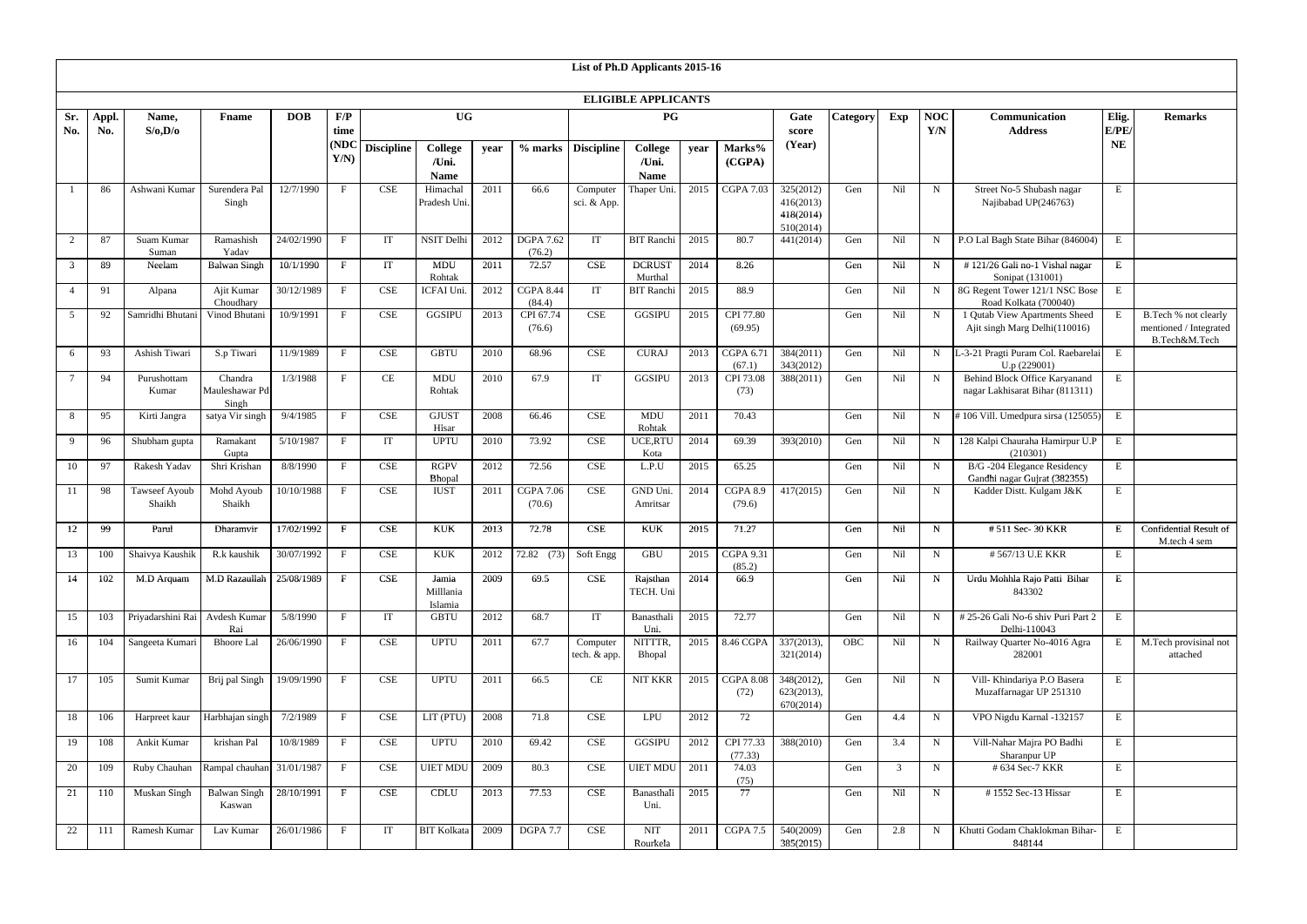| 23 | 112 | Pooja sharma              | Rajinder Kumar<br>Sharma           | 9/9/1982   | P            | IT                          | HP Uni.                          | 2007 | 75.25                    | <b>CSE</b>            | <b>NIT</b><br>Hamirpur                   | 2010  | <b>CGPI 7.39</b><br>(73.9)  |                                     | Gen        | 4.8 |             | Vill-Dadwalkar PO Balduhak<br>Hamirpur HP                   | E            |                                                          |
|----|-----|---------------------------|------------------------------------|------------|--------------|-----------------------------|----------------------------------|------|--------------------------|-----------------------|------------------------------------------|-------|-----------------------------|-------------------------------------|------------|-----|-------------|-------------------------------------------------------------|--------------|----------------------------------------------------------|
| 24 | 113 | Sarvesh Kumar             | Om Parkash                         | 7/3/1989   | $\mathbf{F}$ | <b>CSE</b>                  | <b>KNIT</b><br>Sultanpur         | 2011 | 67.52                    | $\rm CE$              | NIT KKR                                  | 20014 | <b>CGPA 8.16</b><br>(73.14) | 561 (2012)<br>445 (2014)            | Gen        |     | $\mathbf N$ | 2/6 Ward No-10 Malviya Nagar<br>Pukhrayan Kanpur -209111    | E            |                                                          |
| 25 | 114 | Pallavi Kaliyar           | $\overline{I.P}$ Singh             | 29/03/1988 | $\mathbf{F}$ | CE                          | <b>JECRC</b><br>Jaipur           | 2008 | 75.3                     | <b>CE</b>             | <b>JIIT Noida</b>                        | 2012  | 71                          | 398(2010)                           | Gen        | 5.1 | N           | 120 Bharatendu nagar Khabpura<br>Jaipur-302012              | Ε            |                                                          |
| 26 | 115 | Amrendra nath<br>Tripathi | Haridwar nath<br>Tripathi          | 16/11/1986 | $\mathbf{P}$ | CSE                         | IET,<br><b>DRMLAU</b>            | 2007 | 73.12                    | <b>CSE</b>            | <b>MNNIT</b>                             | 2011  | CPI 8.12                    | 598(2009)                           | Gen        | 4.5 | $\mathbf N$ | Vill-Pagara PO Piperpatti UP-<br>274001                     | ${\bf E}$    |                                                          |
| 27 | 117 | Gagandeep Kaur            | Darshan Singh                      | 19/10/1986 | $\mathbf{F}$ | $\ensuremath{\mathsf{CSE}}$ | $\ensuremath{\text{KUK}}\xspace$ | 2008 | 72.1<br>(71)             | CE                    | <b>NIT KKR</b>                           | 2011  | <b>CGPA 9.08</b><br>(81)    |                                     | <b>SC</b>  | 3   | N           | Sandhu Niwas Opp Lg Godown<br>Ludihana 142021               | Е            |                                                          |
| 28 | 118 | Jitesh Kumar<br>Meena     | Babu lal Meena                     | 7/7/1989   | $\mathbf{F}$ | IT                          | <b>JNVU</b><br>Jodhpur           | 2013 | 64.03                    | <b>CSE</b>            | <b>RTU Kota</b>                          | 2015  | 70.05                       | 257(2013)                           | <b>ST</b>  | Nil |             | Vill-Khandip Th. Inazirpur Rajsthan                         | E            |                                                          |
| 29 | 119 | Rajan Mehla               | <b>Ranvir Singh</b>                | 28/09/1988 | $\mathbf{F}$ | <b>CE</b>                   | UIET, KUK                        | 2011 | 64.19                    | CE                    | <b>NIT KKR</b>                           | 2014  | <b>CGPA 8.09</b><br>(72.87) | 702(2012)                           | Gen        | 1.4 | $\mathbf N$ | #2722/6 Jyoti Nagar KKR                                     | E            |                                                          |
| 30 | 120 | <b>Mukul Prasad</b>       | Chandra Bhan<br>Prasad             | 21/10/1987 | $\mathbf{F}$ | $\ensuremath{\mathsf{CSE}}$ | GCET,<br><b>UPTU</b>             | 2010 | 64.62                    | $\rm CE$              | <b>SVNIT</b>                             | 2013  | <b>CGPA 7.57</b>            | 311(2012)                           | <b>ST</b>  | 2.2 | N           | Vill- Pakari Distt. Ballia UP-277124                        | E            |                                                          |
| 31 | 121 | Rajan Kumar               | Hira Lal Ram                       | 16/10/1989 | $\mathbf{F}$ | IT                          | VMU/AUIT                         | 2012 | 64.74<br>(65)            | <b>CSE</b>            | PTU                                      | 2014  | 72                          | 225(2012)                           | <b>SC</b>  | Nil | $\mathbf N$ | Harna Kundi road Kali Mandi<br>Jharkhand 814101             | E            |                                                          |
| 32 | 122 | Chetna                    | Sham lal Monga 27/09/1980          |            | $\mathbf{F}$ | <b>CSE</b>                  | PTU                              | 2001 | 73.3                     | IT                    | PTU                                      | 2007  | 73.4                        | <b>NET</b>                          | Gen        | Nil | N           | #2503 BSNL Society Sec-50C<br>CHD. 160047                   | E            | <b>B.Tech aggregate</b><br>showing cert. not<br>attached |
| 33 | 123 | Manikant Panthi           | Harlal Panthi                      | 27/06/1986 | $\mathbf{F}$ | <b>IT</b>                   | <b>RGPV</b><br>Bhopal            | 2009 | 61.63                    | <b>CSE</b>            | <b>NIT</b><br>Rourkela                   | 2012  | CGPA 6.71<br>(62)           | 261(2012)                           | <b>SC</b>  | 1.5 | $\mathbf N$ | Gandhi Chowk Ganj Basoda MP -<br>464221                     | E            |                                                          |
| 34 | 124 | Shalini Yadav             | Somdatt Yadav                      | 10/1/1989  | $\mathbf{F}$ | $\ensuremath{\mathsf{CSE}}$ | MDU<br>Rohtak                    | 2011 | 72.29                    | <b>CSE</b>            | KUK                                      | 2013  | 76.83                       | 418(2013),<br><b>NET</b>            | <b>OBC</b> | Nil | N           | 1760/3 Gali No-6 Rajeev Nagar<br>Gurgaon 122001             | Е            |                                                          |
| 35 | 127 | Prasanta kumar<br>Paul    | Sisir Paul                         | 5/5/1990   | $\mathbf{F}$ | $\ensuremath{\mathsf{CSE}}$ | <b>WBUT</b>                      | 2012 | <b>DGPA 7.61</b><br>(73) | <b>SE</b>             | Manipal<br>University                    | 2014  | <b>CGPA 7.19</b><br>(71.9)  |                                     | Gen        | Nil | $\mathbf N$ | Purulia Road P.o barakar W.B<br>(713324)                    | Ε            |                                                          |
| 36 | 128 | Vishu Tyagi               | Satish Kumar<br>Tyagi              | 10/7/1988  | $\mathbf{F}$ | CSE                         | <b>UPTU</b><br>Lucknow           | 2008 | 75.02                    | Information<br>System | Delhi Uni.                               | 2013  | <b>CGPA 7.69</b>            | $\overline{a}$                      | Gen        | Nil | $\mathbf N$ | S-1 Shiv Apartment E-Block Patel<br>Nagar Ghaziabad (201001 | E            |                                                          |
| 37 | 129 | Ashwani Kumar             | Shiv kumar                         | 14/09/1983 | $\mathbf{F}$ | <b>CSE</b>                  | <b>UPTU</b><br>Lucknow           | 2005 | 66.4                     | <b>CSE</b>            | <b>BIT, MESRA</b><br>Ranchi              | 2012  | CGPA 7.6                    |                                     | Gen        | Nil | $\mathbf N$ | Shanti Nagar Chaubepur Kanpur<br>(209203)                   | E            | M.Tech Part Time                                         |
| 38 | 130 | Routhu<br>Srinivasarao    | Kamu Naidu                         | 10/8/1990  | $\mathbf{F}$ | CSE                         | <b>SRKR</b><br>Andhra Uni.       | 2011 | CGPA 7.76                | <b>CE</b>             | NIT KKR                                  | 2015  | <b>CGPA 8.7</b>             | 253(2015)                           | <b>PH</b>  | Nil | N           | H.No-21/123 Cheepurupalli Andhra<br>Pradesh (535128)        | E            |                                                          |
| 39 | 131 | Vinita Malik              | Dhrmabir Singh 24/11/1989<br>malik |            | $\mathbf{F}$ | <b>CSE</b>                  | <b>MDU</b><br>Murthal            | 2008 | 77.7                     | Software<br>System    | <b>BITS</b><br><b>PILANI</b><br>Rajsthan | 2012  | <b>CGPA 9.65</b><br>(96.5)  | 400(2011)                           | Gen        | Nil | Y           | H.No-339A Sec-7 Gohana Hry.                                 | E            |                                                          |
| 40 | 133 | M.Hareesh Babu            | M.Mohan<br>Reddy                   | 30/11/1991 | $\mathbf{F}$ | IT                          | <b>JNTUA</b>                     | 2012 | 55.01                    | <b>CNIS</b>           | <b>JNTUA</b>                             | 2015  | 61.44                       | 302(2012)                           | SC         | Nil | $\mathbf N$ | 1-226,15/4 New Police Quarter MR<br>Palli Andhra Pradesh    | E            | Date of birth not<br>mached with dmc                     |
| 41 | 134 | Pran Dev                  | Yag Datt Arya                      | 27/07/1990 | $\mathbf{F}$ | CSE                         | MDU<br>Rohtak                    | 2012 | 61                       | CE                    | <b>KUK</b>                               | 2015  | <b>CGPA 8.39</b><br>(85)    | 580(2015)                           | Gen        | Nil | $\mathbf N$ | V.P.O Khewra Th. Rai Sonipat                                | E            | GATE scor card not<br>attached                           |
| 42 | 135 | Jyoti                     | Lalit Maggu                        | 24/04/1992 | $\mathbf{F}$ | CE                          | $\ensuremath{\text{KUK}}\xspace$ | 2013 | 77.1                     | CE                    | <b>KUK</b>                               | 2015  | CGPA 9.567<br>(95.6)        | 384(2013)<br>401(2014)<br>477(2015) | Gen        | Nil | $\mathbf N$ | 1265/7 Salara Mohhala Rohtak                                | E            |                                                          |
| 43 | 136 | Amit Rathee               | Bhagwan Singh 23/09/1984           |            | $\mathbf{F}$ | $\ensuremath{\mathsf{CSE}}$ | <b>KUK</b>                       | 2006 | 75.4<br>(75.6)           | <b>CSE</b>            | $\ensuremath{\text{KUK}}\xspace$         | 2010  | <b>CGPA 7.6</b><br>(71.8)   | 540(2009)37<br>5(2011)              | Gen        | Nil | $\mathbf N$ | H.No-425/26 Gali No-2 West Ram<br>Nagar Sonipat             | E            |                                                          |
| 44 | 137 | Shashi Bala               | Baldev Raj                         | 6/1/1990   | $\mathbf{F}$ | $\ensuremath{\mathsf{CSE}}$ | <b>JMIT</b><br>Radaur            | 2011 | 77.6                     | <b>CSE</b>            | $\bold{JMIT}$                            | 2015  | 75.9                        |                                     | Gen        | Nil | $\mathbf N$ | #415 B Ranjeet Col. Radhur                                  | E            | M.Tech marksheets.not<br>attached                        |
| 45 | 138 | Monika Aneja              | Mulkh Raj<br>Aneja                 | 11/3/1990  | $\mathbf{F}$ | $\ensuremath{\mathsf{CSE}}$ | <b>SKIET</b>                     | 2013 | 74.81<br>(75)            | <b>CSE</b>            | JMIT                                     | 2015  | 71.9<br>(72)                |                                     | Gen        | Nil | $\mathbf N$ | #1143/5 Layal Pur Col./ KKR                                 | E            |                                                          |
| 46 | 140 | Nidhi Sharma              | K.K Sharma                         | 12/4/1984  | $\mathbf{F}$ | CE                          | $\ensuremath{\text{KUK}}\xspace$ | 2006 | 65.74                    | <b>CSE</b>            | M.M.Uni.                                 | 2009  | <b>CGPA 7.47</b>            |                                     | Gen        | Nil | $\mathbf N$ | 299/C Old Railway Col. Ambala<br>Cantt.                     | E            |                                                          |
| 47 | 141 | Ruby Rani                 | Ashok Kumar                        | 3/12/1984  | $\mathbf{F}$ | $\ensuremath{\mathsf{CSE}}$ | $\rm KUK$                        | 2005 | 67.66<br>(67.74)         | <b>CSE</b>            | Thaper Uni.                              | 2008  | <b>CGPA 7.86</b><br>(70.73) | 332(2005)                           | Gen        | 7.4 | $\mathbf N$ | #214/4 Sarvodya Press Near Jain<br>Mandir Ambala            | E            |                                                          |
| 48 | 142 | Satish kumar              | Dharam pal                         | 11/4/1990  | $\mathbf F$  | CSE                         | $\ensuremath{\text{KUK}}\xspace$ | 2012 | 68.17                    | $\rm CE$              | NIT KKR                                  | 2015  | CGPA 7.9<br>(71.3)          | 325(2012)                           | SC         | Nil | N           | Vill.Dadupur Karnal                                         | $\, {\bf E}$ |                                                          |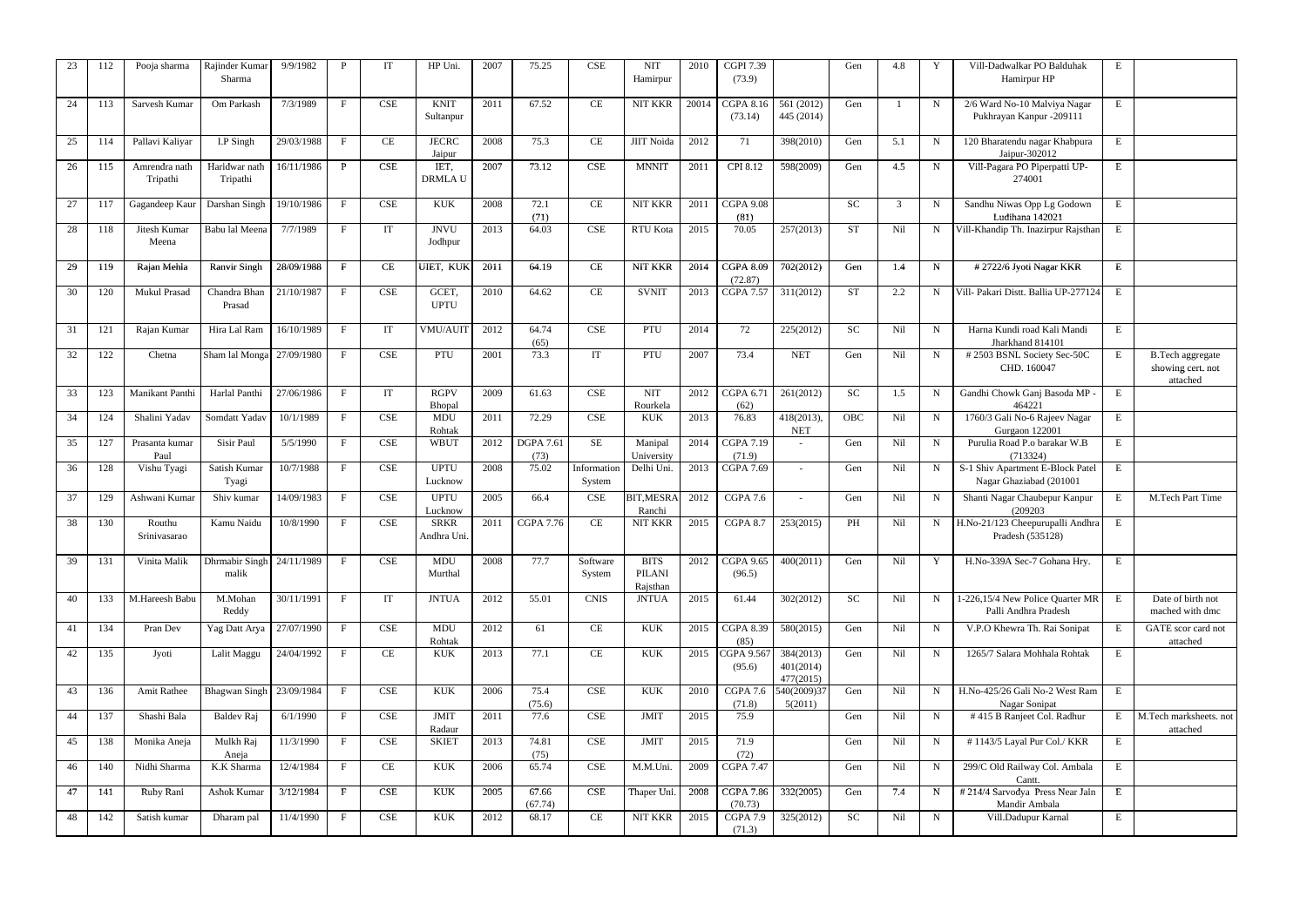| 49 | 143 | Jyoti                          | Sunil kumar                    | 1/2/1989   | $_{\rm F}$          | CSE                         | The Inst.of<br>Engineers         | 2012 | <b>CGPA 7.27</b><br>(72.7) | <b>CSE</b>                  | <b>DCRUST</b><br>Murthal         | 2015 | <b>CGPA 7.95</b><br>(75.3)         | 430(2013),4<br>36(2014),<br><b>NET</b> | Gen       | Nil  | N           | V.P.O Budchhappar Hisar                                           | E               |                                                                       |
|----|-----|--------------------------------|--------------------------------|------------|---------------------|-----------------------------|----------------------------------|------|----------------------------|-----------------------------|----------------------------------|------|------------------------------------|----------------------------------------|-----------|------|-------------|-------------------------------------------------------------------|-----------------|-----------------------------------------------------------------------|
| 50 | 146 | Jatin bedi                     | Gurbachan<br>singh bedi        | 22/5/1992  | $\mathbf{F}$        | CE                          | <b>KUK</b>                       | 2013 | 80.19                      | $\ensuremath{\mathsf{CSE}}$ | <b>KUK</b>                       | 2015 | 78.23                              | 444(2014)                              | Gen       | Nil  | N           | H.no171, Housing board cheeka<br>Kaithal                          | E               | M.Tech 4 Sem<br>confidential Result                                   |
| 51 | 147 | Amit kumar gupta               | Sant lal gupta                 | 21/8/1983  | $\mathbf{F}$        | CSE                         | <b>MJP</b><br>Rohilkhand<br>Uni  | 2003 | 64.77                      | CE                          | <b>NIT KKR</b>                   | 2011 | $\overline{C}$ GPA 8.37<br>(75.33) |                                        | Gen       | 4.4  | N           | L-III-45, Pragati Puram Colony, UP<br>(india) 229001              | E               |                                                                       |
| 52 | 148 | Yogesh Bala                    | Ved Prakash                    | 23/1/1990  | $\mathbf{F}$        | CSE <sup>-</sup>            | <b>KUK</b>                       | 2010 | 81<br>(77.19)              | <b>CSE</b>                  | $\ensuremath{\text{KUK}}\xspace$ | 2012 | 76.02                              | 390(2015)                              | Gen       | Nil  | $\mathbf N$ | #410, Sector -18, Panipat 132103                                  | E               |                                                                       |
| 53 | 149 | Renuka Arora                   | Om Prakash<br>Arora            | 15/06/1989 | $\mathbf{P}$        | IT                          | <b>MDU</b><br>Rohtak             | 2010 | 78.35                      | CSE                         | <b>MDU</b><br>Rohtak             | 2012 | 77.41                              |                                        | Gen       | 3.3  | Y           | S-54, New Modle Town, Ex. Near<br>Sector 9, Hissar 125001         | E               |                                                                       |
| 54 | 150 | Mamtesh                        | Karam Singh                    | 23/04/1992 | $\mathbf{F}$        | IT                          | <b>BPS</b> Mahila<br>Uni.        | 2013 | 79.89                      | <b>CSE</b>                  | <b>KUK</b>                       | 2015 | 76                                 |                                        | Gen       | Nil  | N           | Vill. Bhudhera, VPO Nidgdu,<br>Karnal                             | E               |                                                                       |
| 55 | 152 | Poonam                         | Ram Pal Saini                  | 24/3/1991  | $\mathbf{F}$        | CSE                         | <b>KUK</b>                       | 2012 | 74.81                      | <b>CSE</b>                  | <b>KUK</b>                       | 2014 | 77.17                              | <b>NET</b>                             | Gen       | Nil  | $N_{\rm}$   | #592/12 Darra khera, KKR                                          | E               |                                                                       |
| 56 | 153 | Neha Pahwa                     | vijay Pahwa                    | 5/7/1988   | $\mathbf{F}$        | CSE                         | <b>KUK</b>                       | 2010 | 72.38                      | <b>CSE</b>                  | <b>KUK</b>                       | 2014 | 72.36                              |                                        | Gen       | 3.6  | N           | #1071, sec-12, Panipat                                            | E               |                                                                       |
| 57 | 154 | Ranjeet Kumar                  | sanjay Kumar<br>Jha            | 14/02/1991 | $\mathbf{F}$        | CSE                         | <b>BIET</b>                      | 2012 | <b>CGPA 7.86</b><br>(78.6) | CS                          | <b>CUSB</b>                      | 2015 | <b>CGPA 7.89</b><br>(78.9)         | 449 (2014)                             | Gen       | Nil  | $\mathbf N$ | Vill. Umari, Jhanjarpur, Bihar                                    | E               |                                                                       |
| 58 | 155 | Sandeep Raj                    | Tulsi Das                      | 22/2/1982  | $\mathbf{P}$        | <b>CSE</b>                  | GGSIU                            | 2005 | CPI 63.48<br>(67.72)       | <b>CSE</b>                  | <b>GGSIU</b>                     | 2008 | CPI 64.52<br>(63.12)               | 221 (2006)                             | <b>SC</b> | 8.5  | Y           | E-7, Palika Dham, Goal MKT,<br>Delhi 110001                       | E               |                                                                       |
| 59 | 157 | Hardeep Singh                  | Dharmvir Singh                 | 30/8/1986  | $\mathbf{F}$        | $\ensuremath{\mathsf{CSE}}$ | <b>KUK</b>                       | 2009 | 69.43                      | $\ensuremath{\mathsf{CSE}}$ | PTU                              | 2012 | 67.95                              | 380(2012)                              | Gen       | 3.4  | N           | #587/5, Patiala Chownk, Jind<br>126102                            | Ε               |                                                                       |
| 60 | 158 | Balwinder Saini Maya Ram Saini |                                | 29/3/1989  | $\mathbf{F}$        | CSE                         | <b>KUK</b>                       | 2011 | 73.45                      | CE                          | NIT KKR                          | 2015 | <b>CGPA 8.95</b><br>(80.1)         | 425 (2012)                             | Gen       | Nil  | N           | #499/7, UE KKR                                                    | E               |                                                                       |
| 61 | 159 | Rahul Kaushal                  | Rakesh Kaushal                 | 26/9/1990  | $\mathbf{F}$        | CSE                         | <b>KUK</b>                       | 2012 | 65.4                       | <b>CSE</b>                  | <b>KUK</b>                       | 2014 | 73.4                               |                                        | Gen       | Nil  | N           | D-49, University Campus, KUK                                      | E               |                                                                       |
| 62 | 160 | Jitender Grover                | Prem Kumar                     | 1/1/1987   | $\mathbf{F}$        | CSE                         | MM Uni                           | 2011 | CGPA 9<br>(81)             | <b>CSE</b>                  | MM Uni                           | 2012 | <b>CGPA 8.5</b><br>(72.4)          | 357(2015)                              | Gen       | 3.4  | N           | #3066/5, Jhansa Road, KKR                                         | Ε               |                                                                       |
| 63 | 161 | shefali Singla                 | <b>Brish Bhan</b><br>Singla    | 26/09/1991 | $\mathbf{F}$        | CSE                         | <b>BGI</b> Sagrur                | 2012 | 72                         | <b>CSE</b>                  | <b>SUSCET</b>                    | 2014 | 75                                 |                                        | Gen       | Nil  | N           | #1056/12 Near Bus Stand Tohana<br>Fatihabad                       | $E_{\parallel}$ | B.Tech %age showing<br>certificate not attached.                      |
| 64 | 162 | Jatin Verma                    | Tulsi Ram<br>Verma             | 22/06/1983 | $\mathbf{F}$        | IT                          | <b>MDU</b><br>Rohtak             | 2005 | 71.06                      | IT                          | GGSIPU                           | 2008 | CPI 78.88<br>(76.3)                | 337(2015)                              | OBC       | -7   | N           | # 6 gali No-2 Jatt col. BTM Road<br>Bhiwani-127021                | E               |                                                                       |
| 65 | 163 | Sonali Satya                   | <b>Bharat Bhushan</b><br>satya | 21/09/1991 | $\mathbf{F}$        | CSE                         | <b>KUK</b>                       | 2013 | 78.59                      | $\ensuremath{\mathsf{CSE}}$ | <b>KUK</b>                       | 2015 | 75.3                               |                                        | Gen       | Nil  | N           | #144 Sec-20 Kaithal                                               | E               |                                                                       |
| 66 | 164 | Anil Sharma                    | Ram Pal Sharma                 | 4/10/1983  | $\mathbf{F}$        | CSE                         | <b>MDU</b><br>Rohtak             | 2006 | 69.33                      | Info.<br>Security           | <b>GGSIPU</b>                    | 2011 | <b>CPI 75</b><br>(73.95)           |                                        | Gen       | 4.3  | N           | #255 gali No-8 R.K Puram karnal                                   | E               |                                                                       |
| 67 | 168 | <b>Gurpreet Singh</b>          | Jagroop Singh                  | 26/10/1986 | P                   | CSE                         | PTU                              | 2009 | 63.48                      | $\ensuremath{\mathsf{CSE}}$ | PTU                              | 2015 | 65.31                              |                                        | Gen       | 6.4  | Y           | #159 ward no-8 Longowal Sangrur<br>148106                         | E               |                                                                       |
| 68 | 170 | Gurdeep Singh                  | Mohinder Singh                 | 16/12/1985 | $\overline{F}$      | IT                          | <b>KUK</b>                       | 2008 | 61.62                      | CSE                         | <b>MMEC</b>                      | 2013 | <b>CGPA 7.78</b><br>(67.9)         |                                        | Gen       |      | N           | VPO-Chaurmastpur Ambala                                           | E               |                                                                       |
| 69 | 171 | Madhav Prasad                  | Jagdamba<br>Prasad             | 5/11/1989  | $\mbox{F}/\mbox{P}$ | CSE                         | <b>UPTU</b><br>Lucknow           | 2012 | 65.46                      | <b>CE</b>                   | <b>SHOBHIT</b><br>Uni.           | 2014 | <b>CGPA 6.81</b><br>(63.33)        |                                        | Gen       | 3.2  | Y           | Vill -Nauto Jhansi UP 284202                                      | E               | B.Tech % showing cert.<br>not attached. F/P not<br>mentioned clearly. |
| 70 | 173 | Monika Sharma                  | Rajnesh Sharma                 | 13/12/1990 | $\mathbf{F}$        | CSE                         | $\ensuremath{\text{KUK}}\xspace$ | 2011 | 64.9                       | Information<br>Security     | PEC                              | 2014 | <b>CGPA 8.75</b>                   |                                        | Gen       | Nil  | N           | VPO-Shahzadpur Ambala                                             | E               |                                                                       |
| 71 | 174 | Priyanka                       | Shamsher Singh                 | 10/2/1993  | F                   | CSE                         | Vaish Coll<br>Of engg.<br>Rohtak | 2012 | 73.5                       | CE                          | <b>YMCAUST</b>                   |      | 2015 CGPA 8.72                     | 421(2013)<br>424(2014)                 | Gen       | Nil  | N           | #217 Gali no-13 Ram Gopal Colony<br>Rohtak                        | E               |                                                                       |
| 72 | 176 | Ekta                           | Arun kumar                     | 8/9/1990   | $\mathbf{F}$        | IT                          | KUK                              | 2011 | 77.5                       | <b>CSE</b>                  | <b>MDU</b>                       | 2014 | 85.6                               |                                        | Gen       | 1.6  | $\mathbf N$ | Near SD High School Naraingarh<br>Ambala                          | E               |                                                                       |
| 73 | 177 | Kundan Munjal                  | Brij Lal Mujal                 | 15/2/1989  | $\mathbf{F}$        | CSE                         | <b>KUK</b>                       | 2009 | 65.6                       | <b>CSE</b>                  | <b>KUK</b>                       | 2012 | 78.5                               | 344                                    | Gen       | 3.4  | $\mathbf N$ | #305 Sec-13 UE KKR                                                | E               | Gate scor card not<br>attached                                        |
| 74 | 178 | Mohd Shuaib<br>Khan            | Mohd Jahangeer<br>khan         | 3/7/1985   | $\mathbf{P}$        | IT                          | <b>SIET</b>                      | 2007 | 66.24                      | <b>CSE</b>                  | <b>GEU</b><br>Deharadun          | 2013 | 63.49                              |                                        | Gen       | 5.2  |             | Y #11/1038 Aali ki Chungi Saharanpur<br>UP-247001                 | E               |                                                                       |
| 75 | 181 | Chetan Singh<br>Negi           | Chandan Singh<br>Negi          | 28/12/1980 | $\mathbf{P}$        | CSE                         | <b>UPTU</b>                      | 2005 | 62.18<br>(61.86)           | IT                          | <b>IIT</b><br>Kharagpur          | 2013 | <b>CGPA 8.92</b><br>(89.2)         |                                        | Gen       | 10.5 | Y           | Vill. Shimla Bahdaur Post. Off.<br>Transit Camp. Rudhrapur-253153 | E               |                                                                       |
| 76 | 182 | Ankit                          | Ram Phal                       | 31/8/1988  | $\mathbf{F}$        | CE                          | KUK                              | 2009 | 67.65                      | CSE                         | <b>KUK</b>                       | 2012 | 68.43                              |                                        | Gen       | 3.3  | $\mathbf N$ | #754/2 W.no 12 Ram nager Colony<br><b>KKR</b>                     | E               |                                                                       |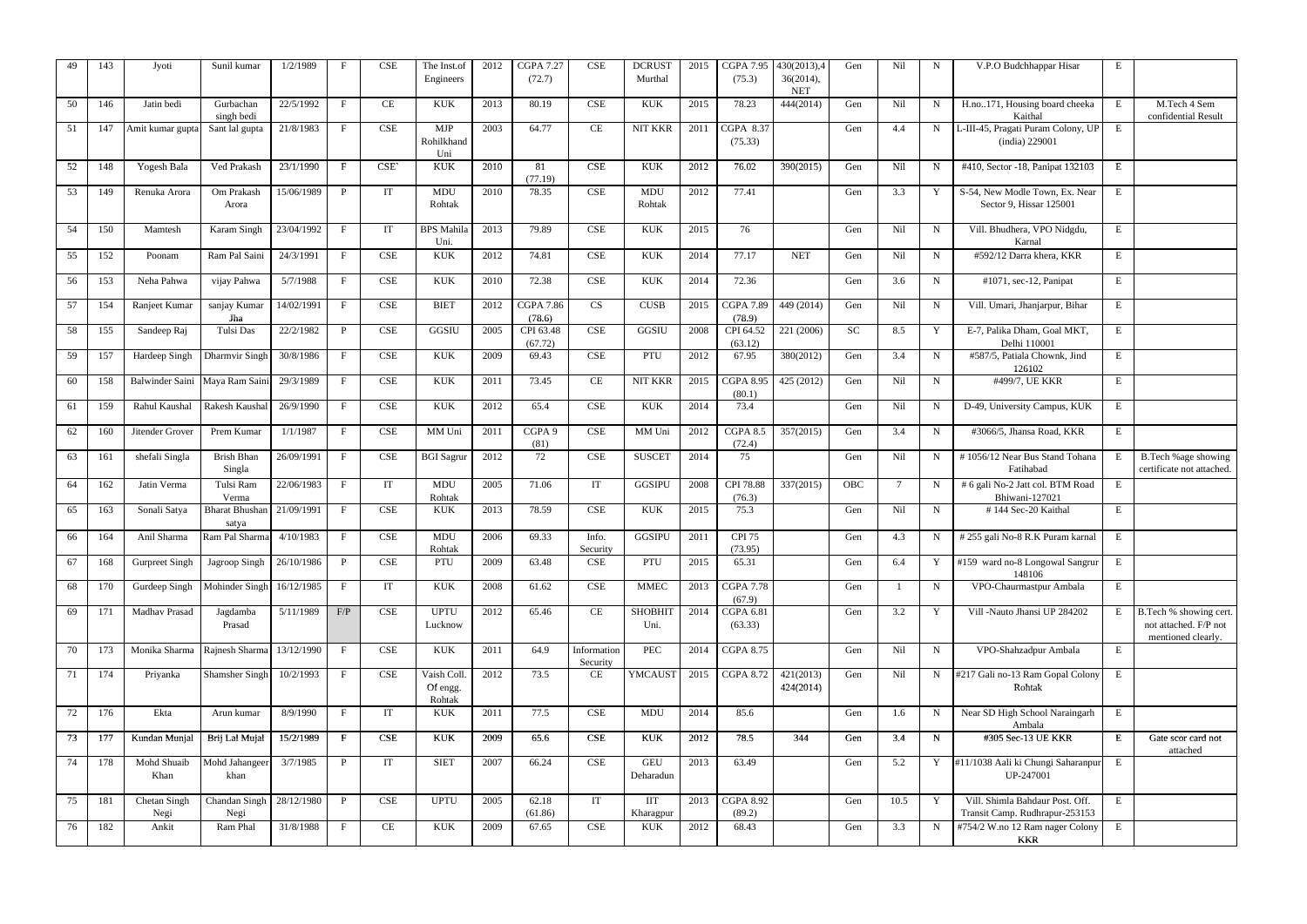| 77  | 184 | Ashwini Kumar           | Daulat Singh               | 1/12/1985  | $\mathbf{F}$ | CSE                         | <b>UPTU</b>          | 2007  | 63.48          | <b>CE</b>                   | Shobit Univ.                     | 2011 | <b>CGPA 8.22</b><br>(82.2)      | <b>NET</b>             | Gen       | 6.4  | N           | S-17/256 B-1 kadipur Shivpur<br>varanasi-221003            | E |                                                      |
|-----|-----|-------------------------|----------------------------|------------|--------------|-----------------------------|----------------------|-------|----------------|-----------------------------|----------------------------------|------|---------------------------------|------------------------|-----------|------|-------------|------------------------------------------------------------|---|------------------------------------------------------|
| 78  | 185 | Parnika Bhat            | S.K Bhat                   | 1/6/1990   | $\mathbf{F}$ | <b>CSE</b>                  | <b>GND Univ</b>      | 2011  | 72             | <b>CSE</b>                  | GND Univ.                        | 2014 | CGPA 8.4<br>(74.76)             |                        | Gen       | 1.3  | $\mathbf N$ | C-55 Slivar Resi. Appartment<br>jalandhar-144002           | E |                                                      |
| 79  | 186 | Shubham Goyal           | Anil Kumar<br>Goval        | 12/7/1990  | $\mathbf{F}$ | $\ensuremath{\mathsf{CSE}}$ | MM Univ.             | 2011  | CGPA 9<br>(81) | <b>CSE</b>                  | Thapar<br>Univ.                  | 2015 | <b>CGPA 8.48</b><br>(84.8)      | 550(2015)              | Gen       | N    | $\mathbf N$ | #595/12 A Inder Nager Ambala<br>City                       | E |                                                      |
| 80  | 187 | <b>Avject Singh</b>     | Ram Kumar<br>Singh         | 1/5/1988   | $\mathbf{F}$ | <b>CSE</b>                  | <b>GBT Univ</b>      | 2010  | 59.94          | $\ensuremath{\mathsf{CSE}}$ | <b>MNNIT</b>                     | 2013 | $\overline{CPI 6.62}$<br>(66.2) | 614(2010)              | SC        | 2.5  | $\mathbf N$ | Sarvodava Vihar Colony Saharapur-<br>247001                | E |                                                      |
| -81 | 188 | Manoj Kumar             | Karanveer                  | 22/1/1986  | $\mathbf{F}$ | <b>CSE</b>                  | <b>UPTU</b>          | 2008  | 71.62          | <b>CTA</b>                  | <b>NITTTR</b>                    | 2015 | 78.9                            | 374(2015)              | Gen       | 3.1  | N           | Vill. Dahlawall Distt. Bijnor UP-                          | E |                                                      |
| 82  | 189 | Rakesh Kumar            | Singh<br>Shiv Charan       | 15/101989  | $\mathbf{F}$ | CSE                         | <b>RGPV</b>          | 2011  | 75.31          | <b>CTA</b>                  | <b>RGPV</b>                      | 2014 | <b>CGPA 8.43</b>                | 497(2015)              | OBC       | 1.6  | $\mathbf N$ | 246722<br>#52 Patel Colony Vill. Piper Dahi                | E |                                                      |
|     |     | Sanodiya                | Sanodiya                   |            |              |                             |                      |       |                |                             |                                  |      |                                 |                        |           |      |             | MP-480661                                                  |   |                                                      |
| 83  | 190 | Madhuri yadav           | Satybir Yadav              | 26/9/1989  | $\mathbf{F}$ | CSE                         | <b>MDU</b>           | 2011  | 80.51          | IT                          | GGSIP<br>Univ.                   | 2013 | CPI 82.82<br>(81.13)            |                        | Gen       | N    | N           | $\overline{4176}$ Sec-10 gurgaon                           | E |                                                      |
| 84  | 191 | Adil Mudasir<br>Malla   | Gulam Hassan<br>Malla      | 1/12/1987  | $\mathbf{F}$ | IT                          | Uni. Of<br>Jammu     | 2010  | 64.86          | CSE                         | LPU                              | 2013 | <b>CGPA 7.74</b>                |                        | Gen       | 2.3  | N           | BanderPora Bijbehara Kashmir J&k                           | Е | B.Tech %age not clear                                |
| 85  | 193 | Piyush Gupta            | Ashwani kumar<br>Gupta     | 26/07/1990 | $\mathbf{F}$ | CE                          | <b>KUK</b>           | 2012  | 74             | <b>CSE</b>                  | <b>KUK</b>                       | 2015 | 73.53                           | 384(2014)              | Gen       | Nil  | N           | 1749/A Ward no-8 vishnu Col KKR                            | E |                                                      |
| 86  | 194 | Gulshan<br>Shrivastava  | shiv shanker lal           | 1/1/1987   | $\mathbf{F}$ | CSE                         | <b>MDU</b><br>Rohtak | 2008  | 63.95          | Info. Sec.                  | GGSIPU                           | 2011 | CPI 70.02<br>(70.02)            |                        | Gen       | 5.6  | $\mathbf N$ | H-5 P&T Col. Sonipat                                       | E |                                                      |
| 87  | 197 | Vinay Verma             | Laxminarayan<br>Verma      | 4/10/1984  | $\mathbf{F}$ | IT                          | Rajsthan<br>Uni.     | 2006  | 68.45          | <b>CSE</b>                  | JaganNath<br>Uni.                | 2012 | 66.1                            |                        | Gen       | nil  |             | 181/95 Kumbha Marg Partap Nagar<br>Sec-18 jaipur           | Е | B.Tech %age showing<br>cert. not attached            |
| 88  | 198 | Shiv Naresh<br>Shivhare | Ramesh chandra             | 15/04/1985 | $\mathbf{F}$ | IT                          | <b>UPTU</b>          | 2008  | 62.48(62.5)    | CSE                         | <b>MANIT</b>                     | 2012 | <b>CGPA 7.76</b><br>(73.5)      | 515(2010)<br>337(2015) | OBC       | 5    | N           | Station road Atavva Distt. Banda<br>UP-210201              | E |                                                      |
| 89  | 199 | Himani Singal           | Vinod singal               | 8/1/1985   | $\mathbf{F}$ | $\ensuremath{\mathsf{CSE}}$ | Rajsthan<br>Uni.     | 2006  | 75.66          | $\ensuremath{\mathsf{CSE}}$ | <b>BIT</b>                       | 2013 | 90.7                            |                        | Gen       | 6    | N           | N-466 Jalvayu vihar Noida                                  | E |                                                      |
| 90  | 200 | Saumya Goyal            | Rajiv Goyal                | 4/12/1991  | $\mathbf{F}$ | CSE                         | <b>KUK</b>           | 2013` | 74.2           | $\ensuremath{\mathsf{CSE}}$ | $\ensuremath{\text{KUK}}\xspace$ | 2015 | 70.5                            |                        | Gen       | Nil  | $N_{\rm}$   | 273/11 Main Bazar KUK                                      | E |                                                      |
| 91  | 201 | Pragya                  | Karan Singh<br>chauhan     | 17/08/1988 | $\mathbf{F}$ | CE                          | <b>KUK</b>           | 2009  | 68             | CE                          | <b>MMU</b>                       | 2012 | 7.85                            |                        | Gen       | Nil  | $N_{\rm c}$ | Krishna Nagar Gamri KKR                                    | E |                                                      |
| 92  | 202 | Shakshi Varshney        | Sanjeev gupta              | 13/07/1992 | $\mathbf{F}$ | CSE                         | <b>NIMS</b>          | 2012  | 83.4           | IT                          | <b>IIIT-A</b>                    | 2015 | 90                              | 2013                   | Gen       | Nil  | $\mathbf N$ | Main Markeet Patiyali Kanshiram<br>Nagar                   | E | Gate score card not<br>attached                      |
| 93  | 205 | Manpreet kaur           | Jaspal Singh               | 18/1/1991  | $\mathbf{F}$ | CSE                         | <b>KUK</b>           | 2012  | 73.1           | $\ensuremath{\mathsf{CSE}}$ | SSGI                             | 2014 | 72.73<br>(73)                   |                        | Gen       |      | $\mathbf N$ | VPO Macchrouli Yamuna Nagar<br>135102                      | E |                                                      |
| 94  | 207 | Mohammed<br>Wasid       | Mohammed<br>sallem         | 15/10/1991 | $\mathbf{F}$ | CSE                         | RTU Kota             | 2012  | 72.71          | <b>CSE</b>                  | <b>LNMIIT</b>                    | 2015 | 8.33 CGPA                       | 407(2013)              | OBC       | Nil  | N           | Deen Mohd road Near Kedar Floor<br>Mill Ward-4 Rajasthan   | E |                                                      |
| 95  | 208 | Sandeep Kaur            | Gurmail singh   29/07/1991 |            | $\mathbf{F}$ | IT                          | PTU                  | 2013  | 79.18          | <b>CSE</b>                  | PUP                              | 2015 | 79.5                            |                        | Gen       | Nil  |             | Vill- Mehla Kothi Disst sangrur PB<br>148001               | E |                                                      |
| 96  | 214 | Richa                   | Ashok Kumar<br>singhal     | 23/06/1985 | $\mathbf{F}$ | CE                          | <b>KUK</b>           | 2006  | 72.3           | CSE                         | $\ensuremath{\text{KUK}}\xspace$ | 2010 | 79.47                           |                        | Gen       | 3.5  | N           | 1162 Sec-7 UE KKR                                          | E |                                                      |
| 97  | 216 | Deepika Sehrawat        | Preet Singh                | 26/02/1992 | $\mathbf{F}$ | IT                          | <b>MMEC</b>          | 2012  | 8.22 CGPA      | CE                          | <b>KUK</b>                       |      | 2014 8.04 CGPA                  | 361(2012)<br>386(2015) | Gen       | Nil  | $\mathbf N$ | # L-11 New Kailash Nagar Model<br>town Ambala City         | E | Net 2014 Qualified                                   |
| 98  | 221 | Subod Kant              | Suresh Chandra 16/10/1989  |            | $\mathbf{F}$ | CSE                         | <b>GBTU</b>          | 2010  | 63.08          | SE                          | <b>UPTU</b>                      | 2015 | 73                              | 310(2015)              | SC        | 2.7  | $\mathbf N$ | 2 Mohammadi Etan road Tundla UP                            | E |                                                      |
| 99  | 222 | Karnika Dixit           | Sunil Kumar<br>Dixit       | 1/3/1987   | $\mathbf{F}$ | CSE                         | <b>UPTU</b>          | 2011  | 63.28(64)      | <b>CSE</b>                  | Suresh Gyan<br>Vihar Uni.        |      | 2013 7.73 CGPA                  |                        | Gen       | 1.6  | $\mathbf N$ | 452 MIG Awas Vikas Fatehpur UP                             | E |                                                      |
| 100 | 224 | Kamal Jeet              | Jarnail Singh              | 30/10/1986 | $\mathbf{F}$ | CE                          | <b>KUK</b>           | 2008  | 68.4           | CS                          | <b>MMU</b>                       | 2015 | 7.6                             |                        | Gen       | 5.11 | $\mathbf N$ | # 826-1 street No-5 Near Panchal                           | E |                                                      |
| 101 | 225 | Abhilasha sharma        | Suresh kumar               | 3/2/1990   | $\mathbf{F}$ | CSE                         | HPU shimla           | 2012  | 70.52          | <b>CSE</b>                  | Jaypee Uni                       | 2015 | 8.5 CGPA                        | 426(2013)<br>430(2014) | Gen       | Nil  | $\mathbf N$ | INN Prof. Col KKR<br>Vill- Dol-Lasawa PO Baloh<br>BilasPur | E |                                                      |
| 102 | 226 | Amit Jain               | Tarsham Chand<br>Jain      | 3/3/1984   | F/P          | CSE                         | <b>KUK</b>           | 2006  | 69.8           | CE                          | NIT KKR                          |      | 2011 8.91 CGPA                  |                        | Gen       | 7.3  | Y           | 168/8 Model Town Narwana                                   | E | Full Time with<br>scholorship otherwise<br>Part Time |
| 103 | 227 | Kanupriya               | Prabodh<br>kashyap         | 1/8/1989   | $\mathbf{F}$ | CSE                         | <b>MDU</b>           | 2011  | 69.23          | $\rm SE$                    | <b>ITMU</b>                      |      | 2013 7.65 CGPA<br>(72%)         |                        | Gen       | 2.2  | N           | #1273-74 UE JIND                                           | E | Exp. Claimed but<br>Certificate Not attached         |
| 104 | 230 | Sanjay Kumar<br>Sonkar  | Hira Lal Sonkar 17/05/1984 |            | $\mathbf{F}$ | <b>CSE</b>                  | <b>GBTU</b>          | 2010  | 70             | <b>CSE</b>                  | <b>UPTU</b>                      | 2013 | 71                              |                        | <b>SC</b> | 3.6  | $\mathbf N$ | Near Jagriit school Shiv Das Pur<br>Varanasi 221103        | E | Btech & Mtech %<br>Marksheets not attached           |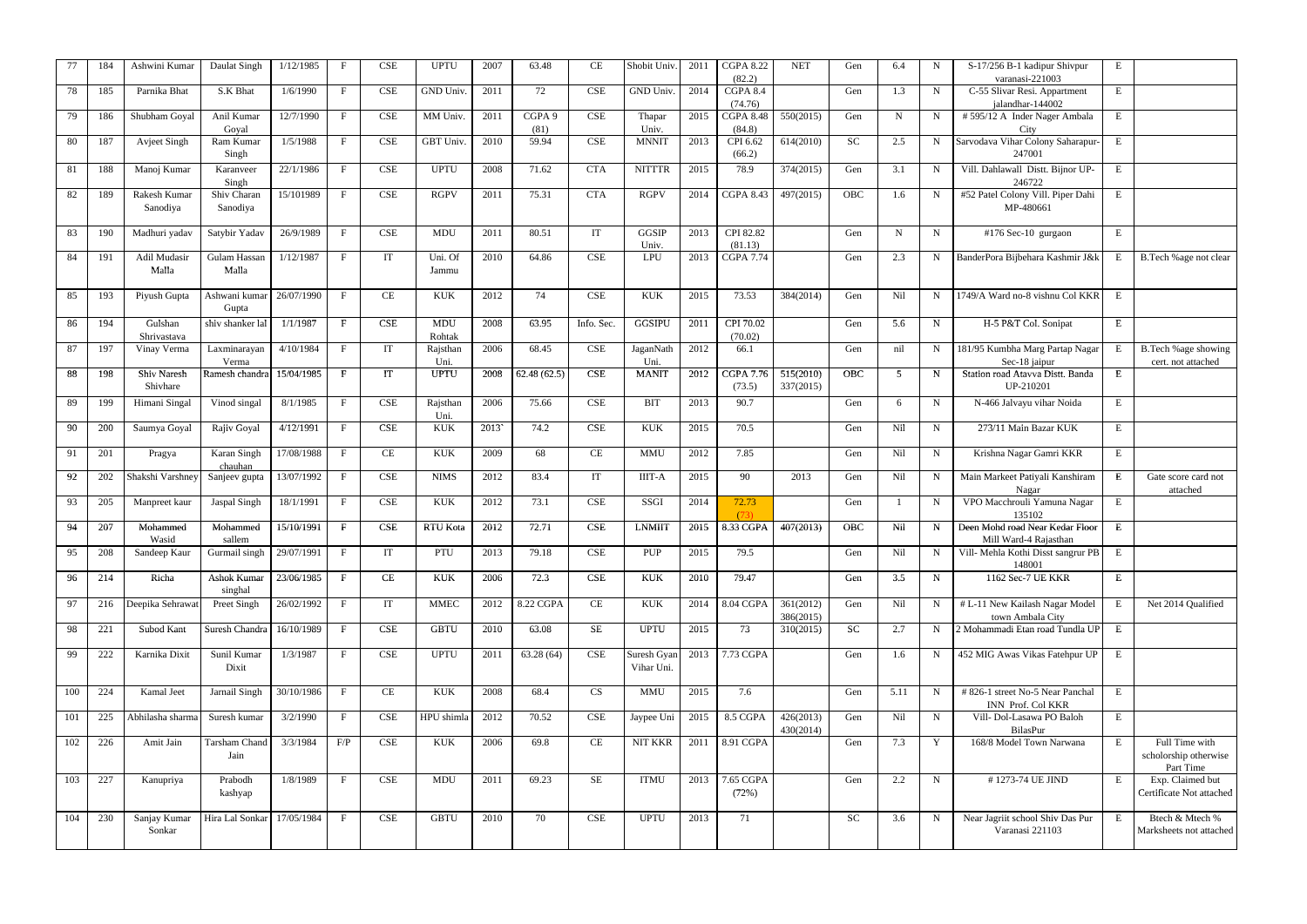| 105 | 231 | Narottam Dass<br>Patel | <b>Balram Singh</b>                | 18/11/1990 |              | CSE        | <b>GBTU</b>       | 2012 | 67.3            | <b>CE</b>  | Uni. Of<br>Hyderrabac | 2015 | 7.18 CGPA                  | 477(2013)<br>493(2014) | Gen       | Nil            | N           | 309 rajendra nagar Bambi Road<br>Jalaun 285001       | E              |                                             |
|-----|-----|------------------------|------------------------------------|------------|--------------|------------|-------------------|------|-----------------|------------|-----------------------|------|----------------------------|------------------------|-----------|----------------|-------------|------------------------------------------------------|----------------|---------------------------------------------|
| 106 | 232 | Sankha Subhra          | Mrinal Kanti                       | 8/12/1985  | $\mathbf{F}$ | IT         | <b>MNNIT</b>      | 2009 | CPI 7.73        | Computer   | Uni Of                | 2015 | 84.04                      | 356(215)               | Gen       | $\overline{2}$ | N           | 7/2 Jaffarpur road PO n.C Pukur                      | E              |                                             |
|     |     | Paul                   | Paul                               |            |              |            |                   |      | (77.3)          | Technology | AllahaBad             |      |                            |                        |           |                | Y           | Kolkatta 700122                                      |                |                                             |
| 107 | 233 | Neha Saini             | Gurnam singh                       | 16/10/1989 | $\mathbf{F}$ | CSE        | <b>DCRUST</b>     | 2011 | 78.43           | SE         | <b>DTU</b>            | 2014 | <b>CGPA 9.06</b><br>(84.5) | 634(2012)<br>519(2014) | OBC       | 1.3            |             | #22 Khirki wiran PahladPur KKR                       | $\mathbf E$    |                                             |
| 108 | 234 | Santosh Kumar          | Ram milan                          | 1/1/1990   | $\mathbf{F}$ | CSE        | <b>GBTU</b>       | 2011 | 69.34           | Info. Sec. | <b>MNNIT</b>          | 2015 | CPI 7.35                   | 515(2014)              | <b>SC</b> | Nil            | N           | Vill Maseena Mirja Pur Distt.                        | Е              | Mtech year mentioned                        |
|     |     |                        |                                    |            |              |            |                   |      |                 |            |                       |      | (73.5)                     |                        |           |                |             | Ambedkar nagar                                       |                | incorrectly 2011                            |
| 109 | 235 | Swati Srivastava       | <b>Umesh Parkash</b><br>srivastava | 16/07/1988 | $\mathbf F$  | CSE        | <b>UPTU</b>       | 2011 | 72.16           | <b>CSE</b> | <b>UPTU</b>           | 2014 | 70.69                      | 479(2012)              | Gen       | Nil            | n           | 17/3 Ajit ganj Col. Kidwai Nagar<br>Kanpur UP 208023 | $\mathbf E$    |                                             |
| 110 | 236 | Vikas Mainanwal        | Surendra singh                     | 9/1/1992   | $\mathbf{F}$ | IT         | <b>UPTU</b>       | 2013 | 75.58           | <b>CSE</b> | PTU                   | 2015 | $CGPA$ 7.8<br>(78)         |                        | OBC       | Nil            | N           | Sarvodava Vihar Colony Saharapur-<br>247001          | E              |                                             |
| 111 | 238 | Rochak Swami           | Jagmohan                           | 26/11/1989 | $\mathbf{F}$ | <b>CE</b>  | Rajsthan          | 2012 | 65.9            | <b>CSE</b> | BIT, Mesra            | 2015 | <b>CGPA 7.64</b>           | 454(2013)              | Gen       | Nil            | N           | 443-Vijay nagar Alwar Rajsthan                       | E              |                                             |
|     |     |                        | Sharma                             |            |              |            | Uni.              |      |                 |            |                       |      | (76.4)                     | 375(2015)              |           |                |             | 301001                                               |                |                                             |
| 112 | 239 | Pankaj Kumar           | kashmir Singh                      | 15/06/1991 | $\mathbf{F}$ | CSE        | HP Uni.           | 2012 | 62              | <b>CSE</b> | <b>NIT</b>            | 2015 | <b>CGPI 7.21</b>           | 275(2012)              | SC        | 1.3            | $\mathbf N$ | Bhater khurd Near Am Public                          | E              | <b>IEET</b> Board mentioned                 |
|     |     |                        |                                    |            |              |            |                   |      |                 |            | Hamirpur              |      | (72)                       |                        |           |                |             | School Hmairpur                                      |                | of B.Tech / Exp.<br>Claimed but Certificate |
|     |     |                        |                                    |            |              |            |                   |      |                 |            |                       |      |                            |                        |           |                |             |                                                      |                | Not attached                                |
| 113 | 240 | Hiteshwari             | Kailash Chander                    | 18/02/1990 | $\mathbf{F}$ | IT         | Jammu Uni.        | 2011 | 75              | <b>CSE</b> | CHD Uni               | 2014 | 9.29                       |                        | Gen       | 1.3            | N           | #293 Ward No-2 Kathua J&K                            | Е              | Exp. Certificate Not                        |
|     |     | Sharma                 | Sharma                             |            |              |            |                   |      |                 |            |                       |      |                            |                        |           |                |             |                                                      |                | attached                                    |
|     |     |                        |                                    |            |              |            |                   |      |                 |            |                       |      |                            |                        |           |                |             |                                                      |                |                                             |
| 114 | 241 | Suruchi Gera           | Rajendra Gera                      | 12/6/1983  | $\mathbf{F}$ | IT         | <b>KUK</b>        | 2004 | 68.7            | <b>SE</b>  | <b>KUK</b>            | 2006 | 74.5                       |                        | Gen       | 9.4            | $\mathbf N$ | Flat No. 197 Pocket D Phase 2                        | E              | Exp. Claimed but                            |
|     |     |                        |                                    |            |              |            |                   |      |                 |            |                       |      |                            |                        |           |                |             | mayur Vihar Delji                                    |                | Certificate Not attached                    |
|     |     |                        |                                    |            |              |            |                   |      |                 |            |                       |      |                            |                        |           |                |             |                                                      |                |                                             |
| 115 | 244 | Deepak Kumar           | Nanv Ram                           | 8/10/1987  | $\mathbf{F}$ | IT         | <b>UPTU</b>       | 2009 | 64.94           | <b>CSE</b> | PEC                   | 2011 | <b>CGPA 7.75</b>           | 322(2008)              | <b>SC</b> | Nil            | N           | #28 Jawala Ghari All Khurd Distt.                    | E              | Gate score mentioned                        |
| 116 | 245 |                        | Abhimanyu                          | 15/07/1983 | $\mathbf{F}$ | IT         | <b>BPUT</b>       | 2007 | <b>CGPA 7.5</b> | <b>CSE</b> | <b>BPUT</b>           | 2011 | (72.5)<br><b>CGPA 8.84</b> |                        | Gen       | Nil            | $\mathbf N$ | Shamli<br>plot No-816/2200 kapli Prasad Old          | $\overline{E}$ | 310                                         |
|     |     | Somya rajan<br>sahoo   | Sahoo                              |            |              |            |                   |      | (75)            |            |                       |      | (88.4)                     |                        |           |                |             | Town Bhubneshwar                                     |                |                                             |
| 117 | 247 | Namit khanduja         | S.R Khanduja                       | 14/09/1982 | P            | <b>CSE</b> | <b>HNBGU</b>      | 2006 | 77.36           | <b>CSE</b> | <b>UTU</b>            | 2009 | 84.16                      |                        | Gen       | 3.3            | Y           | 636/1 Gauri Niwas Ganesh Puri                        | E              |                                             |
|     |     |                        |                                    |            |              |            |                   |      | (76.27)         |            |                       |      |                            |                        |           |                |             | Roorke -247667                                       |                |                                             |
| 118 | 248 | Aditya raj             | Alok                               | 24/07/1988 | $\mathbf{F}$ | CSE        | <b>GBTU</b>       | 2010 | 67.76           | <b>CSE</b> | <b>GGSIPU</b>         | 2013 | CPI 74.55                  | 393(2014)              | Gen       | 1.7            | N           | 36/87 Baghambari road Allahpur                       | E              |                                             |
|     |     |                        | Shrivastava                        |            |              |            |                   |      |                 |            |                       |      | (73.9)                     |                        |           |                |             |                                                      |                |                                             |
| 119 | 249 | Aman kamboj            | Parveen Kumar                      | 2/6/1989   | $\mathbf{F}$ | CSE        | PTU               | 2010 | 72.1            | <b>CSE</b> | <b>NIT</b>            | 2015 | <b>CGPA 8.52</b>           | 360(2010),             | OBC       | 4.9            | $\mathbf N$ | Vill-Chak Ban wala FaLLIka                           | E              |                                             |
|     |     |                        | Krishan Kumar                      |            | $\mathbf{F}$ | CSE        | <b>GGSIPU</b>     |      | CPI 77.01       |            | Jalandhar             | 2015 | (80.94)                    | <b>NET</b>             |           |                |             | 152123 PB<br>102 VPO Ahmadpur Darewala Sirsa         |                |                                             |
| 120 | 252 | Yogesh Kumar           |                                    | 11/10/1991 |              |            |                   | 2013 | (79.78)         | Info. Sec. | <b>GGSIPU</b>         |      | CPI 80.18<br>(79.29)       |                        | Gen       | Nil            | $\mathbf N$ | 125103                                               | E              |                                             |
| 121 | 253 | Saryu                  | naresh Kumar                       | 28/10/1990 | $\mathbf{F}$ | IT         | <b>IEET Baddi</b> | 2012 | 69.99           | <b>CSE</b> | <b>PUP</b>            | 2015 | 75.95                      |                        | Gen       | Nil            | $\mathbf N$ | VPO bharmar Distt. Kangra HP                         | E              |                                             |
|     |     |                        |                                    |            |              |            | (HPU)             |      | (70)            |            |                       |      |                            |                        |           |                |             |                                                      |                |                                             |
| 122 |     | 254 Soni Chaurasia     | Doman                              | 28/09/1986 | $\mathbf{F}$ | <b>CSE</b> | <b>MPEC</b>       | 2008 | 72.08           | <b>CSE</b> | NIT                   | 2010 | 7.18                       | 352(2008)              | OBC       | Nil            |             | N 12/12 vijay Nagar near Arya samaj                  | E              |                                             |
|     |     |                        | chaurasia                          |            |              |            | (UPTU)            |      |                 |            | Hamirpur              |      |                            |                        |           |                |             | mandir Kanpur UP                                     |                |                                             |
| 123 | 255 | Kamal kumar            | Om Parkash                         | 10/8/1987  | $\mathbf{F}$ | CE         | <b>KUK</b>        | 2009 | 68.26           | <b>CSE</b> | KUk                   | 2012 | 70.33                      |                        | OBC       | 3.4            | N           | #33 VPO-Saha Ambala                                  | E              | Exp. Claimed but                            |
|     |     |                        |                                    |            |              |            |                   |      |                 |            |                       |      |                            |                        |           |                |             |                                                      |                | Certificate Not attached                    |
| 124 | 258 | Ankita Manaktala       | Anil Kumar                         | 1/1/1991   | $\mathbf{F}$ | CSE        | <b>GBTU</b>       | 2012 | 74.02           | Info. Sec. | <b>GGSIPU</b>         | 2015 | 81.2 CPI                   | 443(2015),             | Gen       | Nil            | $\mathbf N$ | 4/40 Nunhai katra FarrukhaBad UP                     | E              | F/P Not Mention                             |
|     |     |                        | manaktala                          |            |              |            |                   |      |                 |            |                       |      |                            | <b>NET</b>             |           |                |             |                                                      |                |                                             |
| 125 | 260 | Ankit Kumar            | Omveer Singh                       | 1/5/1988   | P            | CSE        | <b>UPTU</b>       | 2009 | 71.56           | CE         | NIT KKR               | 2014 | <b>CGPA 8.69</b>           |                        | Gen       | 2.5            | Y           | #998 MeeM Sadan Teacher Col.                         | E              |                                             |
|     |     |                        |                                    |            |              |            |                   |      |                 |            |                       |      | (78.24)                    |                        |           |                |             | Muzaffar Nagar up                                    |                |                                             |
| 126 | 261 | Rahul kumar            | Rammilan singh                     | 5/4/1989   | $\mathbf{F}$ | CSE        | <b>UPTU</b>       | 2010 | 69.6            | <b>SE</b>  | Thapar Uni            |      | 2014 8.12 CGPA             | 429(2012)              | Gen       | 1.5            |             | #314 swaraj Col. Street No.9 banda                   | E              | Exp. Claimed but                            |
|     |     | Singh                  |                                    |            |              |            |                   |      |                 |            |                       |      |                            | 371(2014)              |           |                |             | UP                                                   |                | Certificate Not attached                    |
| 127 | 262 |                        |                                    | 16/07/1986 | $\mathbf{F}$ | IT         | <b>RGPV</b>       | 2010 | 63.4            | <b>CSE</b> |                       | 2014 | <b>CGPA 8.28</b>           |                        | Gen       | Nil            |             |                                                      | E              |                                             |
|     |     | Anil kumar<br>Kushwah  | <b>Ratan Singh</b>                 |            |              |            |                   |      |                 |            | <b>MANIT</b>          |      | (82.8)                     | 429(2014)              |           |                | N           | Ward No-15 ramgarh Dabra gwalior<br>MP               |                |                                             |
| 128 | 263 | Khushbu Garg           | Mahesh Chand                       | 13/03/1991 | $\mathbf{F}$ | CSE        | RTU Kota          | 2012 | 72.1            | <b>CSE</b> | JNIT, Jagan           | 2015 | 70.13                      |                        | Gen       | 1.11           | $\mathbf N$ | 50 Swaran Jyanti Nagar Near Kali                     | E              | Exp. Claimed but                            |
|     |     |                        | Garg                               |            |              |            |                   |      |                 |            | Nath                  |      |                            |                        |           |                |             | Ki bagichi Bharat pur                                |                | Certificate Not attached                    |
|     |     |                        |                                    |            |              |            |                   |      |                 |            | University            |      |                            |                        |           |                |             |                                                      |                |                                             |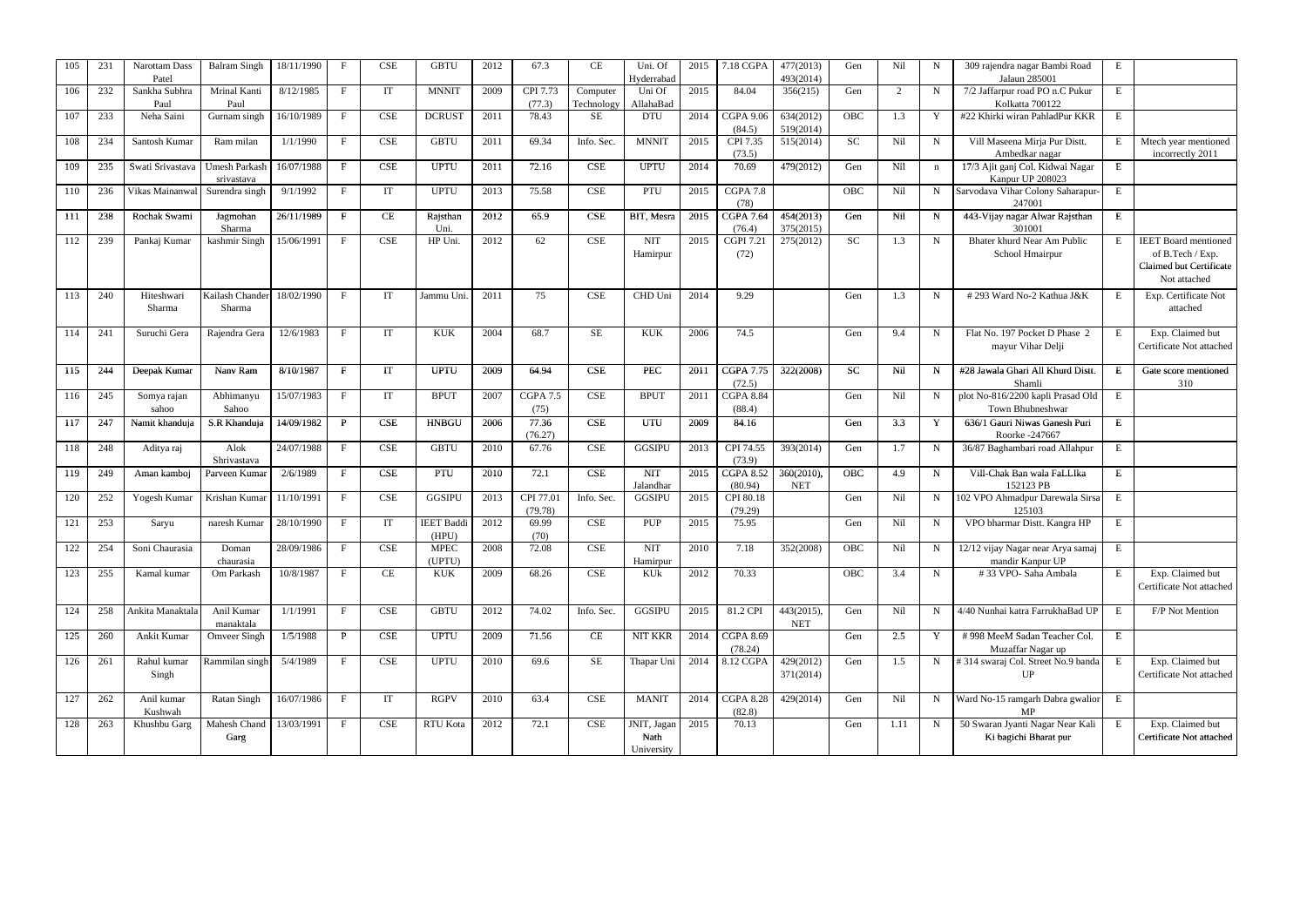|              |             |                             |                                |            |              |                   |                       |      |                           | List of Ph.D Applicants 2015-16   |                          |      |                             |                          |           |     |             |                                                            |          |                                                                                                           |
|--------------|-------------|-----------------------------|--------------------------------|------------|--------------|-------------------|-----------------------|------|---------------------------|-----------------------------------|--------------------------|------|-----------------------------|--------------------------|-----------|-----|-------------|------------------------------------------------------------|----------|-----------------------------------------------------------------------------------------------------------|
|              |             |                             |                                |            |              |                   |                       |      |                           | PROVISIONALLY ELIGIBLE APPLICANTS |                          |      |                             |                          |           |     |             |                                                            |          |                                                                                                           |
| Sr.          | <b>Appl</b> | Name,                       | <b>Fname</b>                   | <b>DOB</b> | F/P          |                   | <b>UG</b>             |      |                           |                                   | <b>PG</b>                |      |                             | Gate                     | Categor   | Exp | <b>NOC</b>  | Communication                                              | Elig.    | <b>Remarks</b>                                                                                            |
| No.          | No.         | S/O, D/O                    |                                |            | time         |                   |                       |      |                           |                                   |                          |      |                             | score                    | V         |     | Y/N         | <b>Address</b>                                             | E/PE     |                                                                                                           |
|              |             |                             |                                |            | (ND)         | <b>Discipline</b> | <b>College</b>        | year |                           | % marks Discipline                | <b>College</b>           | year | Marks%                      | (Year)                   |           |     |             |                                                            | /NE      |                                                                                                           |
|              |             |                             |                                |            | $\mathbf C$  |                   | /Uni.                 |      |                           |                                   | /Uni.                    |      | (CGPA)                      |                          |           |     |             |                                                            |          |                                                                                                           |
|              | 101         | Saurabh rajan               | Viany Bihari<br>singh          | 13/12/1990 | F            | CSE               | W.B Uni               | 2013 | <b>DGPA 7.2</b><br>(72.7) | Computer<br>Aided                 | <b>BIT</b> Mesra         | 2015 | 86.9                        |                          | Gen       | Nil | $\mathbf N$ | South To V.M field Ward No 26<br>Gopal Ganj -841428        | PE       | M.Tech CAD                                                                                                |
|              |             |                             |                                |            |              |                   |                       |      |                           | Analysis<br>&Dsg.                 |                          |      |                             |                          |           |     |             |                                                            |          |                                                                                                           |
| 2            | 107         | Ashish                      | Ajaib Singh                    | 2/11/1991  | $\mathbf{F}$ | CSE               | <b>KUK</b>            | 2012 | 71.1                      | <b>CSE</b>                        | <b>NIT</b><br>Hamirpur   | 2015 | 8.2                         |                          | Gen       | Nil | N           | #494 Sec-5 UE KKR                                          | PE       | Mtech Ivth Sem<br>marksheet not attached                                                                  |
| $\mathbf{3}$ | 116         | Heena Bhutani               | <b>Mohinder Pal</b><br>Bhutani | 1/7/1992   | $\mathbf{F}$ | CSE               | GIMT, KUK             | 2013 | 79.8                      | <b>CSE</b>                        | JMIT, KUK                | 2015 | 73.2                        |                          | Gen       | Nil | $\mathbf N$ | #1002/5 Layal Pur Col. KKR                                 | PE       | M.Tech deg/certificate<br>not attached                                                                    |
|              | 126         | Mamta                       | Mange Ram                      | 24/09/1977 | $\mathbf{p}$ | CSE               | <b>MDU</b><br>Rohtak  | 2002 | 68.3                      | <b>CSE</b>                        | <b>DCRUST</b><br>Murthal | 2011 | <b>CGPA 7.72</b>            |                          | Gen       | Nil | Y           | H.No-2/412 Arya Nagar Sonipat                              | PE       | B.Tech %age showing<br>cert. not attached                                                                 |
| 5            | 132         | Geetika                     | Ravinder Singh                 | 18/02/1991 | $\mathbf{F}$ | CE                | U.I.E.T<br><b>KUK</b> | 2012 | 74.5                      | Software<br>Engg.                 | U.I.E.T<br><b>KUK</b>    | 2014 | 78.3 (upto<br>IIIrd Sem.)   | 389(2015)                | Gen       | Nil | $\mathbf N$ | Malik Sadan 906 Azad Nagar KKR                             | PE       | Discrepency in $\overline{M}$ . Tech<br>provisional Cert.                                                 |
| 6            | 156         | Anurag Singh<br>Tomar       | Om Parkash<br>Singh Tomar      | 20/12/1986 | P            | CSE               | <b>RGVP</b>           | 2009 | 74.63                     | <b>CSE</b>                        | <b>ABV-IIITM</b>         | 2011 | <b>CGPA 8.11</b><br>(81.1)  | 540(2009)                | Gen       | 4.4 | $\mathbf N$ | BM-173, DD Nagar, Gwalior<br>474020                        | PE       | NOC not attached                                                                                          |
|              | 172         | Pooja Saini                 | <b>BrahmaNand</b><br>saini     | 21/11/1980 | $\mathbf F$  | <b>CE</b>         | <b>KUK</b>            | 2001 | 65.4                      | <b>CSE</b>                        | NITTTR,CH<br>D           | 2008 | 75.6                        | <b>NET</b>               | Gen       | 14  | N           | 1715/4 Nadi Mohhla Ambala City                             | PE       | Btech and Mtech %age<br>not showing                                                                       |
| 8            | 175         | Pankaj kumar                | Karnail Singh                  | 20/3/1991  | $\mathbf{F}$ | IT                | <b>KUK</b>            | 2012 | 65.99                     | <b>CSE</b>                        | <b>KUK</b>               | 2015 | 65 upto IIIrd<br>Sem $(67)$ |                          | Gen       | Nil | $\mathbf N$ | 219/17 Shastri Col. Pehowa                                 |          | PE M.Tech result upto IIIrd<br>sem. Non-availability of<br>final result                                   |
| 9            | 192         | Keshav Kaushik              | Vijay Kaushik                  | 13/12/1989 | F/P          | <b>CSE</b>        | <b>MDU</b><br>Rohtak  | 2012 | 71.68                     | IT                                | <b>YMCA</b>              | 2014 | 8.67                        | 457(2012)                | Gen       | 1.3 | $\mathbf Y$ | 476-C/34 Tara Hotel Street Janta<br>Col. Rohtak            | PE       | F/P not mentioned<br>clearly. Exp. Less than 1<br>year in current institute.                              |
| 10           | 203         | Ravi shankar<br>Singhal     | S.R Singhal                    | 14/10/1986 | P            | <b>CSE</b>        | <b>UPTU</b>           | 2007 | 68.52                     | <b>CSE</b>                        | JIIT                     | 2010 | 78                          |                          | Gen       | 5.4 | N           | Ward No-2 Ambedkar nagar Laksar<br>Hardwar 247663          | PE       | NOC not attached                                                                                          |
| 11           | 210         | Sonam sharma                | Anand Mohan<br>Sharma          | 20/10/1992 | $\mathbf{F}$ | <b>CSE</b>        | <b>RGPV</b>           | 2013 | 73.3                      | Computer<br>Tech. &<br>App.       | NITTTR,<br>Bhopal        | 2015 | 83.9                        |                          | Gen       | Nil | $\mathbf N$ | 425 gali NO-15 Sharda nagar<br>Bhopal                      | PE       | M.Tech % to be<br>verified, M.Tech. final<br>certificate not attached                                     |
| 12           | 211         | Vivek Sharma                | Devendra<br>Sharma             | 16/07/1989 | $\mathbf{F}$ | IT                | <b>RGPR</b><br>Bhopal | 2011 | 74.88                     | CSE                               | Jaypee Uni               | 2013 | 8.4 CGPA                    |                          | Gen       | 2.5 | $\mathbf N$ | Opp. Vindyachal Publi school<br>Cuuna MP -473001           | PE       | Exp. Claimed but<br>Certificate Not attached                                                              |
| 13           | 212         | Sushil Chaturuedi           | Arvind<br>Chaturvedi           | 23/11/1983 | $\mathbf{F}$ | CSE               | <b>RGPV</b>           | 2007 | 68.09                     | IT                                | <b>RGPV</b>              | 2012 | 73.82                       | 447(2015)                | Gen       | 2.4 | $\mathbf N$ | Near Of Laxmi narayan mandir<br>suket Nagar ganj basoda MP | PE       | Exp. Claimed but<br>Certificate Not attached                                                              |
| 14           | 213         | Sandeep Khanna              | Gurcharan<br>Khanna            | 12/7/1988  | $\mathbf{F}$ | <b>CSE</b>        | <b>RGPV</b>           | 2010 | 74.41                     | $\overline{\text{CS}}$            | <b>DAVV</b>              | 2013 | 79.46                       | 440(2013)<br>447 (2014)  | Gen       | 2.4 | $\mathbf N$ | 1378 Prem Ganj Sipri bazar jhansi<br>UP                    | PE       | Exp. Claimed but<br>Certificate Not attached                                                              |
| 15           | 217         | Priti                       | Raj Kumar<br>Grover            | 28/07/1990 |              | IT                | <b>MDU</b><br>Rohtak  | 2012 | 71.24                     | <b>CSE</b>                        | Banasthali<br>uni        | 2014 | 80.6                        | 400(2015),<br><b>NET</b> | Gen       | Nil | $\mathbf N$ | SCF 23 Sabji mandi Vikas Nagar<br>Biwani                   | PE       | F/T not mentioned. Exp<br>less than 1 year. Not<br>eligible in Part tim / Exp<br>Certificatr not Attached |
| 16           | 218         | Manoj kumar Sah Ram Ayodhya | sha                            | 15/04/1988 | $\mathbf{F}$ | IT                | <b>WBUT</b>           | 2011 | 8.49 DGPA                 | <b>CSE</b>                        | ISM<br>dhanbad           | 2014 | 7.05 DGPA                   | 470(2012),<br><b>NET</b> | Gen       | 1.6 | $\mathbf N$ | Vill Pokhrera PO Taraiya<br>Distt.Saran 841424             | PE       | Exp. Claimed but<br>Certificate Not attached                                                              |
| 17           | 219         | Deepak Chand                | Laj Ram                        | 10/2/1978  | $\mathbf{P}$ | $\rm CE$          | JIET / KUK            | 2005 | 60                        | <b>CSE</b>                        | <b>UIET</b> Chd          | 2014 | 56                          | 261(2012)                | <b>ST</b> | 8   | Y           | VPO Reru The. Nalagarh Distt.<br>Solan HP 174101           | $\rm PE$ | Exp. Certificate Not<br>attached                                                                          |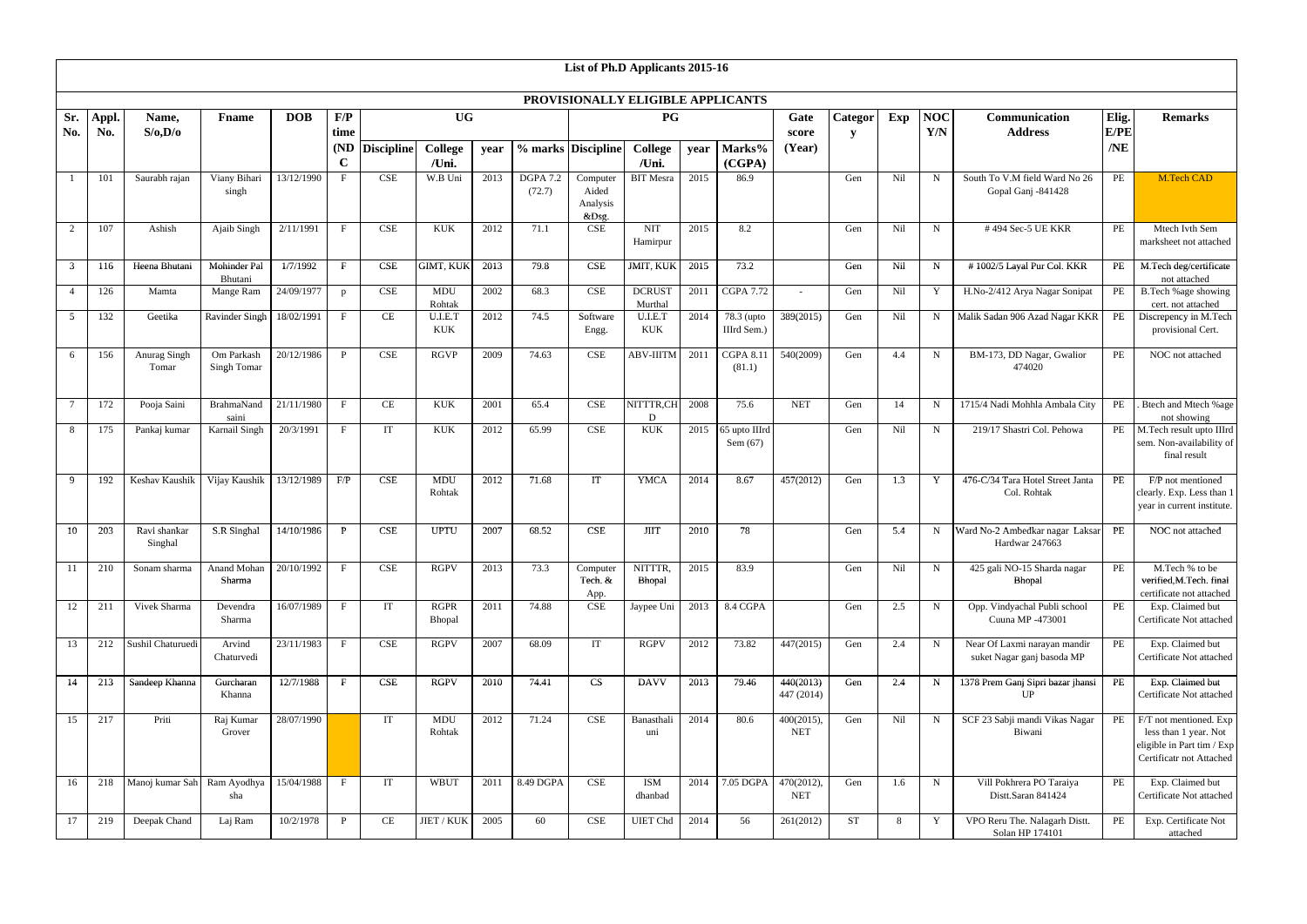| 18 | 220 | Pushpendra<br>Bansal | Gyan Chand<br>Bansal     | 12/2/1989  |              | IT         | <b>BIT</b> Meerut<br>(GBTU) | 2011 | 69.58 | <b>CSE</b> | <b>NIT</b><br>Hamirpur      | 2015 | $CGPI = 8$<br>(80)          | 384(2013) | OBC        | Nil     |              | Vill -HimmatPur PO Simbholi UP<br>245207             | PE        | F/P not mentioned.Caste<br>Certificate not attached               |
|----|-----|----------------------|--------------------------|------------|--------------|------------|-----------------------------|------|-------|------------|-----------------------------|------|-----------------------------|-----------|------------|---------|--------------|------------------------------------------------------|-----------|-------------------------------------------------------------------|
| 19 | 223 | Isha                 | Harish kumar<br>anija    | 12/7/1991  | P            | CE         | KUK                         | 2011 | 79.98 | <b>CSE</b> | <b>KUK</b>                  | 2013 | 80.6                        |           | Gen        | 1.8     | N            | #408/5 gandhi nagar Jind                             | PE        | Exp. Certificate not<br>attached NOC not<br>attached              |
| 20 | 237 | Manvi Breja          | Mahesh breja             | 5/1/1991   | $\mathbf{P}$ | CSE        | <b>MDU</b><br>Rohtak        | 2012 | 78.86 | IT         | <b>YMCA</b>                 | 2014 | <b>CGPA 9.73</b><br>(87.59) | 576(2015) | Gen        | $1.5\,$ | Y            | #1028 Sec-7C Fridabad Hry                            | PE        | Exp. Claimed but<br>Certificate Not attached                      |
| 21 | 242 | Sanjay Kumar         | Mohar Singh              | 14/04/1989 | P            | IT         | <b>RTU Kota</b>             | 2010 | 68.17 | <b>CSE</b> | <b>RTU Kota</b>             | 2014 | 68.1                        |           | <b>OBC</b> | 1.9     |              | Vill Gadwalo KI Dhani Distt. Jhunu<br>Jhunu Rajsthan | PE        | Exp. Claimed but<br>Certificate Not attached                      |
| 22 | 243 | Shalini sharma       | Vagish Chandra<br>Sharma | 13/04/1985 | $\mathbf{F}$ | <b>IT</b>  | <b>KUK</b>                  | 2005 | 64.87 | <b>SE</b>  | <b>DTU</b>                  | 2011 | 7.71                        |           | Gen        | 6.6     | N            | #156/3 Vikas Nagar Karnal                            | PE        | B.Tech with 1st Div.but<br>% showing certificate<br>not attached. |
| 23 | 250 | Namrata              | SR Nandwani              | 8/8/1982   | P            | <b>CSE</b> | <b>MDU</b>                  | 2003 | 71.2  | IT         | <b>GGSIPU</b>               | 2011 | CPI 70.62                   |           | Gen        | 11.6    | <b>V</b>     | Flat NO-702 T-14 omaxe city<br>Sonipat               | PE        | Credit 103/106 / Exp.<br>Claimed but Certificate<br>Not attached  |
| 24 | 256 | Richa Mishra         | Arun Kishore<br>mishra   | 1/7/1988   | P            | <b>CSE</b> | <b>UPTU</b>                 | 2008 | 75.4  | <b>CSE</b> | <b>RGPV</b>                 | 2013 | 81.4                        |           | Gen        |         | $\mathbf{Y}$ | Mohhla Mishlana Hardoi UP                            | PE        | Exp. Certificate Not<br>attached                                  |
| 25 | 257 | Praveek Dubey        | Naresh Kumar<br>Dubey    | 10/10/1987 | $\mathbf{F}$ | <b>CSE</b> | <b>RGPV</b>                 | 2010 | 68    | <b>CSE</b> | <b>GGSIPU</b>               | 2014 | 68                          | 502(2012) | Gen        | 10M     |              | Badraon Gurh Road 43/480 Rewa<br>MP                  | PE        | B.Tech/M.Tech % to be<br>varified as No certificate<br>Attached   |
| 26 | 259 | Vinit Kumar          | Devendera<br>Singh       | 10/6/1987  | $\mathbf{P}$ | <b>CSE</b> | <b>UPTU</b>                 | 2009 | 64.64 | <b>CSE</b> | <b>Bhagwat Uni</b><br>Ajmer | 2013 | 7.83 CGPA                   |           | Gen        | 2.3     | $\mathbf{Y}$ | #165 Moh-Monnalal Adarsh Nagar<br>Mawana Merut       | <b>PE</b> | Exp. Claimed but<br>Certificate Not attached                      |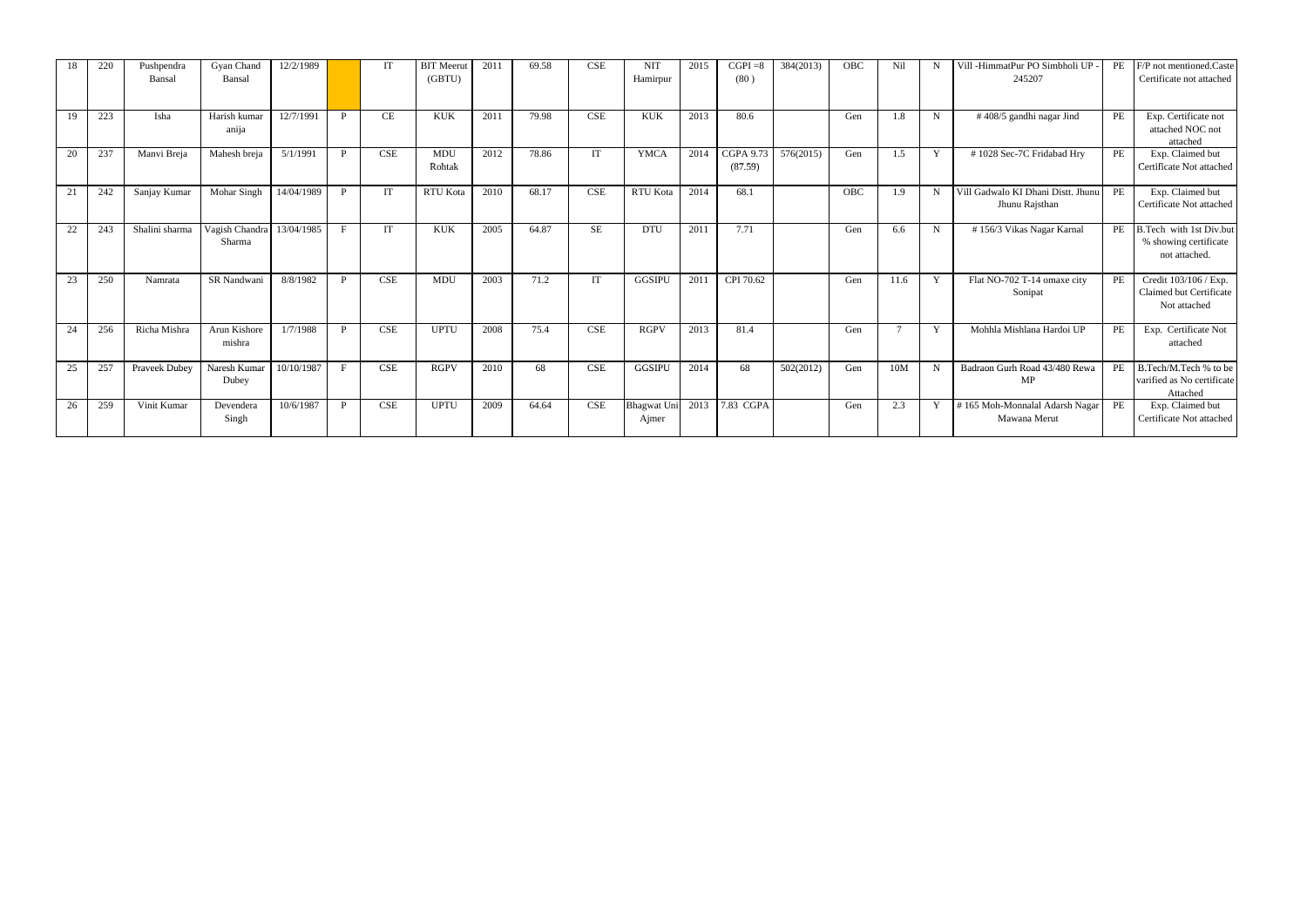|                |              |                   |                             |            |                     |                             |                                  |      |                   | List of Ph.D Applicants 2015-16 |                          |      |                            |               |              |      |                   |                                                             |               |                                                                                      |
|----------------|--------------|-------------------|-----------------------------|------------|---------------------|-----------------------------|----------------------------------|------|-------------------|---------------------------------|--------------------------|------|----------------------------|---------------|--------------|------|-------------------|-------------------------------------------------------------|---------------|--------------------------------------------------------------------------------------|
|                |              |                   |                             |            |                     |                             |                                  |      |                   | <b>NOT ELIGIBLE APPLICANTS</b>  |                          |      |                            |               |              |      |                   |                                                             |               |                                                                                      |
| Sr.<br>No.     | Appl.<br>No. | Name,<br>S/O, D/O | <b>Fname</b>                | <b>DOB</b> | F/P<br>time         |                             | <b>UG</b>                        |      |                   |                                 | P G                      |      |                            | Gate<br>score | Categor<br>V | Exp  | <b>NOC</b><br>Y/N | Communication<br><b>Address</b>                             | Elig.<br>E/PE | <b>Remarks</b>                                                                       |
|                |              |                   |                             |            | (ND)<br>$\mathbf C$ | <b>Discipline</b>           | <b>College</b><br>/Uni.          | year |                   | % marks Discipline              | <b>College</b><br>/Uni.  | year | Marks%<br>(CGPA)           | (Year)        |              |      |                   |                                                             | /NE           |                                                                                      |
|                | 88           | Nisha Pal         | Harish C Pal                | 22/12/1984 | $\mathbf{F}$        | $\ensuremath{\mathsf{CSE}}$ | Uni. Of<br>Allahbad              | 2008 | 66.64             | $\ensuremath{\mathsf{CSE}}$     | <b>MNNIT</b>             | 2015 | CPI 7.45<br>(74.5)         | 395(2015)     | Gen          | Nil  | N                 | Block No-9 Flat NO-8 Shiv Nagar<br>Col. Allahbad(211006)    | <b>NE</b>     | BSc/MSc/Mtech                                                                        |
| 2              | 90           | Amrit Preet kaur  | Ravinder Pal<br>Singh       | 26/12/1990 | $\mathbf{F}$        | <b>BCA</b>                  | <b>KUK</b>                       | 2010 | 60                | <b>MCA</b>                      | <b>KUK</b>               | 2013 | 68.55<br>(69)              |               | Gen          | Nil  | $\mathbf N$       | #58 Ward No-14 karnal                                       | <b>NE</b>     | <b>BCA/MCA</b>                                                                       |
| 3              | 125          | Sandeep           | JageRam                     | 20/08/1991 | $\mathbf{F}$        | <b>BCA</b>                  | <b>MDU</b>                       | 2011 | 70.9              | <b>MCA</b>                      | <b>KUK</b>               | 2015 | 66.6                       |               | Gen          | Nil  | $\mathbf N$       | VPO-Dohka Hariya Bhiwani<br>(127026)                        | NE            | <b>Applied for Computer</b><br>Science & Application<br>Department. BCA/MCA          |
| $\overline{4}$ | 139          | Meenu Devi        | Ishwar                      | 22/02/1992 | $\mathbf{F}$        | <b>BCA</b>                  | <b>KUK</b>                       | 2012 | 65.6<br>(66)      | $M$ .sc $(C.S)$                 | <b>KUK</b>               | 2014 | 68                         |               | Gen          | Nil  | $\mathbf N$       | Vill. Bir Majra Karnal                                      | NE            | <b>BCA</b> /Msc                                                                      |
| 5              | 144          | Sakshi Sharma     | Parmod sharma               | 7/9/1990   | $\mathbf{P}$        | $\ensuremath{\mathsf{CSE}}$ | <b>MDU</b>                       | 2013 | 81                | $\ensuremath{\mathsf{CSE}}$     | <b>DCRUST</b><br>Murthal | 2015 | <b>CGPA 7.9</b><br>(75)    |               | Gen          | Nil  | $\mathbf N$       | 1005/19 Tara nagar Sonepat                                  |               | NE Exp. Not mentioned. No<br>NOC attached                                            |
| 6              | 145          | Rajni Sharma      | Hukam chand<br>Sharma       | 23/10/1990 | P                   | CE                          | <b>KUK</b>                       | 2012 | 76.5              | CE                              | <b>KUK</b>               | 2014 | 73.7                       |               | Gen          | Nil  | N                 | #609 .ward no. 12 darra khera kkr                           |               | NE Exp. Not mentioned. No<br>NOC attached                                            |
|                | 151          | Chain Singh       | Lakhmi Chand                | 12/12/1982 | $\mathbf{F}$        | CS                          | <b>KUK</b>                       | 2014 | 60                | $\ensuremath{\mathsf{CSE}}$     | <b>GJUST</b>             | 2010 | <b>CGPA 7.41</b><br>(71.5) | 494(2009)     | OBC          | 5.3  | N                 | Vill. Dhodpur, Teh. Samalkha,<br>Panipat 132101             | <b>NE</b>     | B.Sc/Mtech. B.Tech<br>certificates not attached                                      |
| 8              | 165          | Shefali Singla    | <b>Brish Bhan</b><br>Singla | 26/09/1991 | P                   | <b>CSE</b>                  | <b>BGI</b> Sagrur                | 2012 | 72                | <b>CSE</b>                      | <b>SUSCET</b>            | 2014 | 75                         |               | Gen          | Nil  | Y                 | #1056/12 Near Bus Stand Tohana<br>Fatihabad                 | <b>NE</b>     | Working temporary.<br>B.Tech %age showing<br>certificate not attached.               |
| -9             | 166          | Namita            | Ravinder Singh              | 5/8/1987   | $\mathbf{F}$        | B.sc                        | Banasthali<br>uni                | 2006 | 60.92             | <b>CSE</b>                      | Bansthali<br>Uni         | 2010 | 76.91                      |               | Gen          | Nil  | N                 | #403 Roshan garden Near Power<br>House NajafGarh Delhi      | NE            | B.sc/M.Sc/M.Tech                                                                     |
| 10             | 167          | Mamta Rani        | Dharam Pal<br>Jindal        | 26/08/1986 | P                   | IT                          | <b>GGSIPU</b>                    | 2011 | CPI 81.96<br>(83) | CSE                             | <b>KUK</b>               | 2014 | 76                         |               | Gen          | 3M   | N                 | #35 Ward No-3 Near Old Masjid<br>Tarori Karnal              | NE            | Exp. Temp. less than 1<br>year. NOC not attached                                     |
| -11            | 169          | Arwinder kaur     | Sukhwant singh 28/01/1987   |            | P                   | <b>CSE</b>                  | PTU                              | 2009 | 69.59             | <b>CSE</b>                      | PTU                      | 2015 | 71.27                      |               | Gen          | 4.2  | Y                 | #425/23 gali no-1 kartar nagar<br>Amritsar 143105           | NE            | Exp. Less than 1 year<br>B.Tech all mark sheets<br>not attached after<br>M.Tech      |
| 12             | 179          | Ritu Gaur         | Shusil Gaur                 | 14/10/1989 | $\mathbf{P}$        | <b>CSE</b>                  | <b>KUK</b>                       | 2011 | 70.12             | CSE                             | <b>KUK</b>               | 2014 | 69.5                       |               | Gen          | 2.6  | $\mathbf N$       | #1173/8 Dukhbanjan Colony KKR                               | <b>NE</b>     | Working temporary.<br>Exp. Cert not attached.<br>M.Tech certificates not<br>attached |
| 13             | 180          | Shalini           | Rohtas Kumar                | 2/8/1988   | $\mathbf{P}$        | $\ensuremath{\mathsf{CSE}}$ | <b>KUK</b>                       | 2009 | 68.2              | CE                              | KUK                      | 2011 | <b>CGPA 8.05</b><br>(80)   |               | Gen          | 3.6  | Y                 | #9 LNJP Hospital KKR                                        | NE            | Exp. Less than 1 year in<br>current institute.                                       |
| 14             | 183          | Sudesh Rani       | Subhash Chand               | 22/9/1992  |                     | <b>BSC</b>                  | B.R<br>Ambedkar<br>Coll.         | 2012 | 70.8              | MSC                             | <b>KUK</b>               | 2014 | 73.7                       |               | Gen          |      | N                 | Vill. Bhan Pura P.O Diwal Katihal                           | NE            | B.sc/MSc. F/P not<br>mentioned                                                       |
| 15             | 195          | Navreet Kaur      | Dalbir singh                | 12/12/1989 | $\mathbf{P}$        | $\mathbf{I}\mathbf{T}$      | Manav<br>rachna Coll<br>of Engg  | 2012 | 69.4              | CSE                             | AMITY Uni.               | 2014 | <b>CGPA 7.31</b><br>(78.2) |               | Gen          | Nil  | $N_{\rm}$         | # 622 UE KKR                                                | NE            | No experience. No NOC<br>attached.                                                   |
| 16             | 196          | Dolly Watta       | Naresh Watta                | 26/10/1982 | P                   | B.sc                        | <b>KUK</b>                       | 2003 | 61                | <b>MCA</b>                      | <b>KUK</b>               | 2006 | 65.9                       |               | Gen          | 10.3 | Y                 | Duplex No.8 Gulmohar City<br>Derabassi Mohali               | NE            | Bsc/Mca                                                                              |
| 17             | 204          | Sahith Rampelli   | Shankaraiah                 | 10/10/1981 | $\mathbf{P}$        | <b>BCA</b>                  | Kakatiya<br>Uni                  | 2002 | 69.46             | CSE                             | <b>JNTUH</b>             | 2013 | 77.44                      |               | Gen          | 10.6 | N                 | #13-6-460/55 Shiv bagh Mahesh<br>Nagar Col Hyderabad 500028 | <b>NE</b>     | BCA/MCA/M.Tech                                                                       |
| 18             | 206          | Ankit gupta       | Mohan Lal<br>gupta          | 10/1/1991  | $\mathbf{F}$        | BIO Info                    | JP Uni.                          | 2012 | 65                | <b>CSE</b>                      | MMU                      |      | 2015 8.26 CGPA             |               | Gen          | Nil  | $\mathbf N$       | Dada chela ram Ashram Deonghat<br>Solan 173211              | <b>NE</b>     | <b>B.Tech in Bio Info.</b>                                                           |
| 19             | 209          | Meena             | Mewa Singh                  | 27/08/1984 | $\mathbf{P}$        | CE                          | $\ensuremath{\text{KUK}}\xspace$ | 2006 | 68.63             | IT                              | <b>KSOU</b>              | 2010 | 71.75                      |               | Gen          | -6   | Y                 | 35 UG Floor JanakPuri Delhi                                 | <b>NE</b>     | M.Tech from KSOU                                                                     |